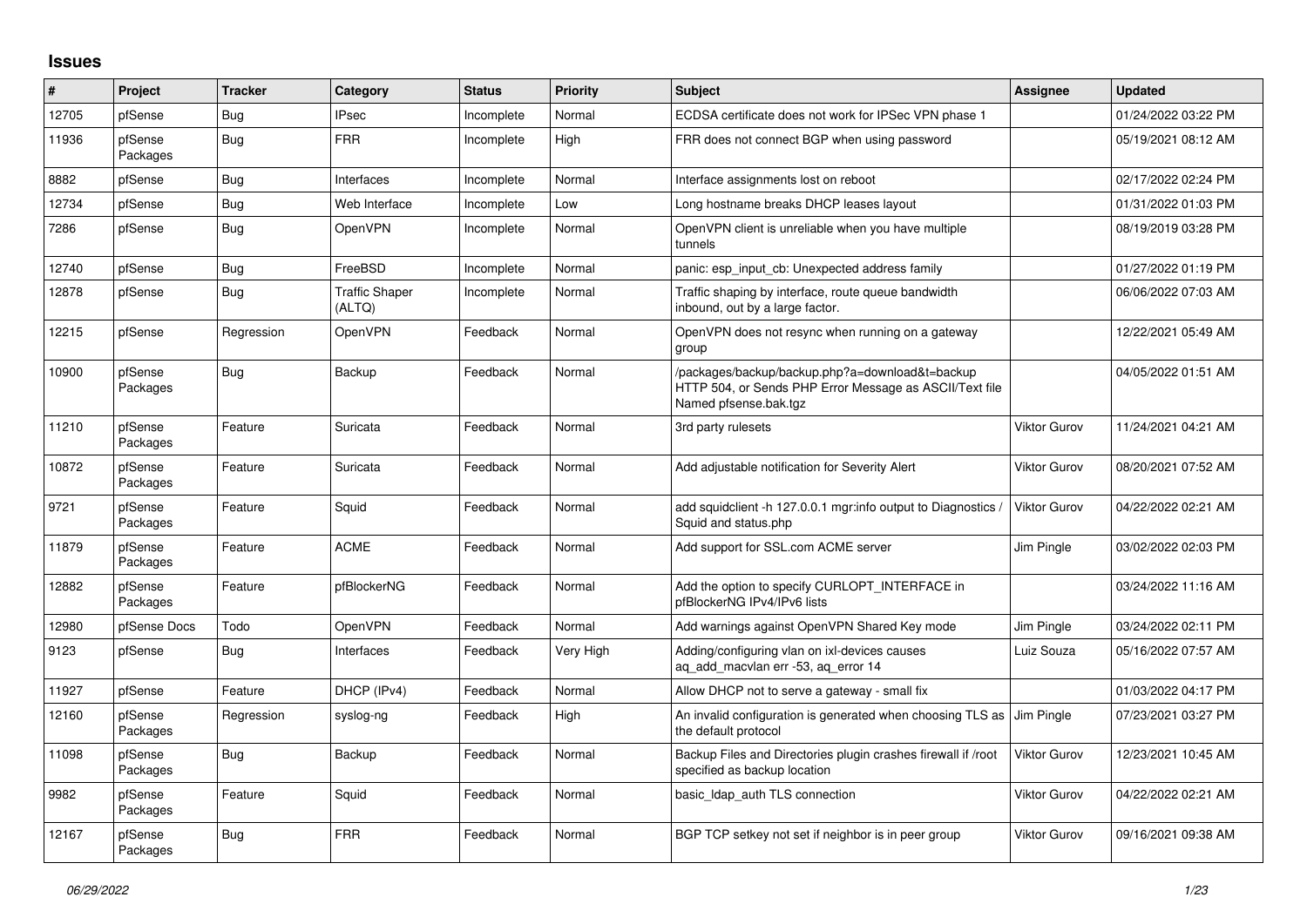| #     | Project             | <b>Tracker</b> | Category           | <b>Status</b> | <b>Priority</b> | <b>Subject</b>                                                                                           | Assignee            | <b>Updated</b>      |
|-------|---------------------|----------------|--------------------|---------------|-----------------|----------------------------------------------------------------------------------------------------------|---------------------|---------------------|
| 13002 | pfSense<br>Packages | Regression     | <b>BIND</b>        | Feedback      | Normal          | BIND 9.16_13 could not find existing DNSSEC keys at<br>/cf/named/etc/namedb/keys due to directory change | <b>Viktor Gurov</b> | 03/31/2022 12:14 PM |
| 13114 | pfSense<br>Packages | Bug            | <b>BIND</b>        | Feedback      | Normal          | BIND calls rndc in rc_stop when named is not running                                                     | <b>Stuart Wyatt</b> | 05/04/2022 12:41 PM |
| 10445 | pfSense<br>Packages | <b>Bug</b>     | <b>BIND</b>        | Feedback      | Normal          | BIND crashed when added RPZ. rpz is not a master or<br>slave zone.                                       |                     | 04/21/2022 12:40 PM |
| 12869 | pfSense<br>Packages | Bug            | <b>BIND</b>        | Feedback      | Normal          | Bind DNS Package AAAA filtering Broken on new ZFS<br>Installs                                            | Viktor Gurov        | 03/09/2022 12:38 PM |
| 10330 | pfSense<br>Packages | Bug            | <b>BIND</b>        | Feedback      | Normal          | BIND zone configuration displays wrong DS resource<br>record with inline DNSSEC signing enabled          |                     | 04/21/2022 12:40 PM |
| 10936 | pfSense<br>Packages | <b>Bug</b>     | haproxy            | Feedback      | Normal          | both haproxy/haproxy-devel non-existent option<br>lb-agent-chk                                           |                     | 04/21/2022 12:40 PM |
| 4088  | pfSense<br>Packages | Bug            | squidguard         | Feedback      | Normal          | Buggy squidgurd config file is created                                                                   | Viktor Gurov        | 01/28/2021 10:01 AM |
| 11388 | pfSense<br>Packages | <b>Bug</b>     | FreeRADIUS         | Feedback      | Normal          | Captive Portal authentication error with MySQL backend                                                   | <b>Viktor Gurov</b> | 02/10/2021 08:54 AM |
| 8251  | pfSense<br>Packages | Bug            | FreeRADIUS         | Feedback      | Normal          | Captiveportal + FreeRadius "Last activity" resets to Session<br>start                                    |                     | 08/13/2019 11:10 AM |
| 12036 | pfSense<br>Packages | <b>Bug</b>     | Zabbix             | Feedback      | Normal          | Certificate Manager page do not show Zabbix used<br>certificates                                         | <b>Viktor Gurov</b> | 07/15/2021 11:46 AM |
| 12206 | pfSense<br>Packages | Bug            | NET-SNMP           | Feedback      | Normal          | Certificate Manager page doesn't show Net-SNMP used<br>certificates                                      | <b>Viktor Gurov</b> | 12/30/2021 09:40 AM |
| 12926 | pfSense             | Bug            | Interfaces         | Feedback      | Normal          | Changing LAGG type on CARP interfaces makes VIPs go<br>to an "init" State                                |                     | 03/10/2022 10:52 AM |
| 9916  | pfSense<br>Packages | Feature        | <b>BIND</b>        | Feedback      | Normal          | Check allow-transfer in custom option when the zone is<br>slave                                          |                     | 04/21/2022 12:40 PM |
| 12877 | pfSense             | Bug            | <b>Dynamic DNS</b> | Feedback      | Normal          | Cloudflare DynDNS fails to update more than two<br>addresses                                             |                     | 05/29/2022 06:56 PM |
| 12258 | pfSense<br>Packages | Bug            | WireGuard          | Feedback      | Normal          | Copy key buttons only work in HTTPS mode                                                                 |                     | 02/03/2022 04:57 AM |
| 13309 | pfSense<br>Packages | Bug            | Cron               | Feedback      | Normal          | Cron validation prevents special strings such as @reboot                                                 | Jim Pingle          | 06/28/2022 08:22 AM |
| 12423 | pfSense<br>Packages | <b>Bug</b>     | pfBlockerNG        | Feedback      | Normal          | Dashboard shows "SQLite database missing, Force Reload<br>DNSBL to recover!"                             |                     | 12/31/2021 01:06 PM |
| 12543 | pfSense             | Bug            | Web Interface      | Feedback      | Normal          | Deleteing a Outbound NAT rule gave me an empty rule and<br>displayed php error in UI.                    |                     | 02/14/2022 04:36 AM |
| 12959 | pfSense             | Bug            | DHCP (IPv4)        | Feedback      | Normal          | dhcplease process wrongly update host file if<br>client-hostname is empty                                |                     | 03/28/2022 10:26 AM |
| 11295 | pfSense<br>Packages | Feature        | pfBlockerNG        | Feedback      | Normal          | DNSBL IDN support                                                                                        | Viktor Gurov        | 09/10/2021 11:33 AM |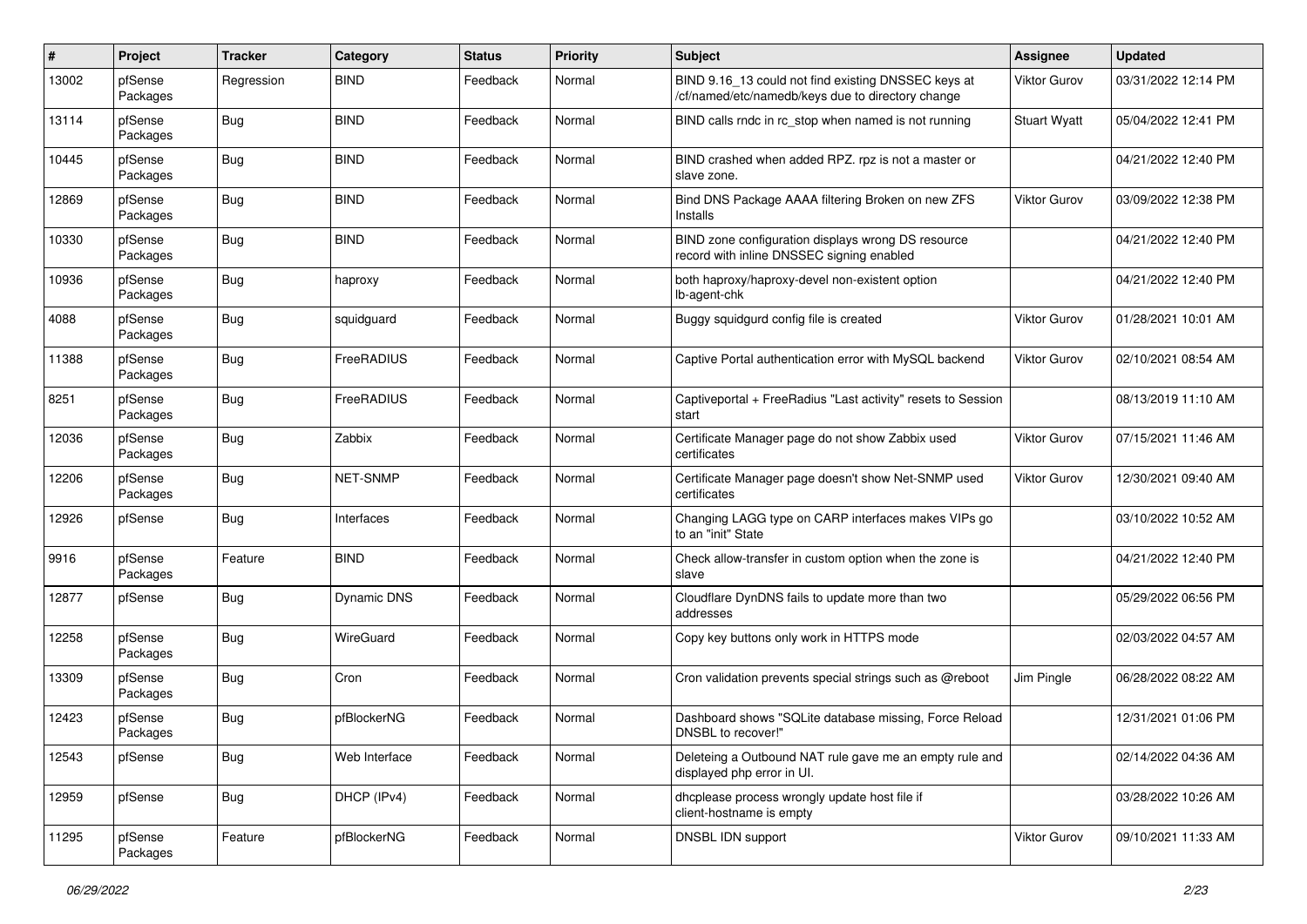| $\vert$ # | Project             | <b>Tracker</b> | Category                            | <b>Status</b> | <b>Priority</b> | <b>Subject</b>                                                                                                                                                           | Assignee            | <b>Updated</b>      |
|-----------|---------------------|----------------|-------------------------------------|---------------|-----------------|--------------------------------------------------------------------------------------------------------------------------------------------------------------------------|---------------------|---------------------|
| 12414     | pfSense<br>Packages | Bug            | pfBlockerNG                         | Feedback      | Normal          | DNSBL SafeSearch page displays input validation error if<br>DoH / DoT blocking is not enabled                                                                            |                     | 12/30/2021 02:49 PM |
| 13223     | pfSense Docs        | New Content    | Routing / Gateways                  | Feedback      | Normal          | Document new gateway state killing behavior                                                                                                                              | Jim Pingle          | 05/27/2022 01:59 PM |
| 12829     | pfSense             | Bug            | <b>Traffic Shaper</b><br>(Limiters) | Feedback      | Normal          | Dummynet kernel module fails to load after upgrade.                                                                                                                      |                     | 03/17/2022 09:26 AM |
| 13310     | pfSense             | Bug            | Rules / NAT                         | Feedback      | Normal          | Each line in the NPt destination IPv6 prefix list also contains<br>the network of the previous line when multiple choices are<br>present                                 | Jim Pingle          | 06/28/2022 12:01 PM |
| 11980     | pfSense<br>Packages | Bug            | FreeRADIUS                          | Feedback      | Normal          | EAP does not work with SQL backend                                                                                                                                       |                     | 07/21/2021 07:24 AM |
| 10871     | pfSense<br>Packages | Feature        | FreeRADIUS                          | Feedback      | Normal          | Extra time period counters for SQL backend                                                                                                                               | <b>Viktor Gurov</b> | 04/22/2022 02:19 AM |
| 10426     | pfSense<br>Packages | Bug            | Filer                               | Feedback      | Normal          | Filer must validate that File name is uniq                                                                                                                               |                     | 04/20/2022 11:02 AM |
| 11180     | pfSense<br>Packages | Bug            | Filer                               | Feedback      | Normal          | Filer run action for files on sync that wan't been modified                                                                                                              | Viktor Gurov        | 01/08/2021 07:27 AM |
| 11847     | pfSense<br>Packages | <b>Bug</b>     | <b>FRR</b>                          | Feedback      | Normal          | Filters not applied to PEER Groups                                                                                                                                       | <b>Viktor Gurov</b> | 07/30/2021 07:45 PM |
| 11204     | pfSense<br>Packages | Bug            | <b>NET-SNMP</b>                     | Feedback      | Normal          | Fix net-snmp logging to syslog                                                                                                                                           | Jim Pingle          | 03/19/2021 05:10 AM |
| 11331     | pfSense<br>Packages | Bug            | FreeRADIUS                          | Feedback      | Normal          | FreeRADIUS latest package upgrade broke Plain Mac<br>Authentication                                                                                                      | <b>Viktor Gurov</b> | 01/30/2021 10:08 AM |
| 10908     | pfSense<br>Packages | Feature        | FreeRADIUS                          | Feedback      | Normal          | FreeRADIUS server certificate not using full CA chain                                                                                                                    | <b>Viktor Gurov</b> | 04/22/2022 02:19 AM |
| 12742     | pfSense<br>Packages | <b>Bug</b>     | FreeRADIUS                          | Feedback      | Normal          | freeRADIUS virtual-server-default: modules dailycounter,<br>monthlycounter, noreset counter, expire on login in<br>authorize section prevent virtual server from loading |                     | 03/01/2022 12:45 PM |
| 12951     | pfSense<br>Packages | Bug            | <b>FRR</b>                          | Feedback      | Normal          | FRR cannot remove IPv6 routes                                                                                                                                            |                     | 03/22/2022 09:24 PM |
| 11477     | pfSense<br>Packages | Bug            | <b>FRR</b>                          | Feedback      | Normal          | FRR does not recognize some BFD options                                                                                                                                  | <b>Viktor Gurov</b> | 02/26/2021 10:52 PM |
| 11681     | pfSense<br>Packages | Bug            | <b>FRR</b>                          | Feedback      | Normal          | FRR generates invalid BFD configuration after removing<br>interfaces                                                                                                     | <b>Viktor Gurov</b> | 07/14/2021 04:40 PM |
| 10789     | pfSense<br>Packages | Feature        | <b>FRR</b>                          | Feedback      | Normal          | FRR integrated configuration and hitless reloads                                                                                                                         | Jim Pingle          | 01/20/2021 11:16 PM |
| 11961     | pfSense<br>Packages | <b>Bug</b>     | <b>FRR</b>                          | Feedback      | Normal          | FRR OSPF add unwanted area 0 authentication to router<br>ospf                                                                                                            | Viktor Gurov        | 09/16/2021 10:25 PM |
| 11130     | pfSense<br>Packages | Feature        | <b>FRR</b>                          | Feedback      | Normal          | FRR RIP support                                                                                                                                                          | Jim Pingle          | 12/31/2021 04:19 PM |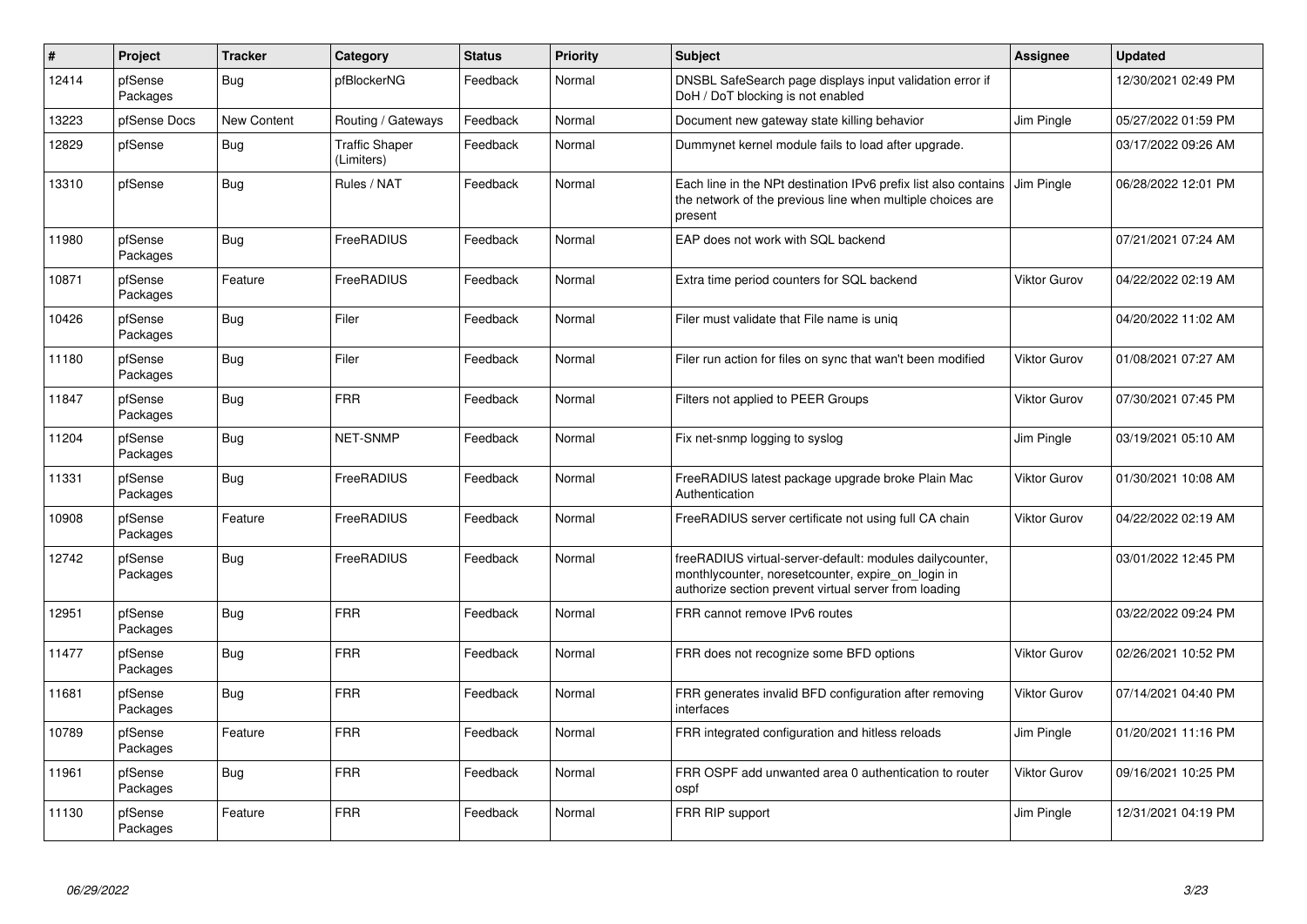| #     | Project             | <b>Tracker</b> | Category                        | <b>Status</b> | <b>Priority</b> | <b>Subject</b>                                                                           | Assignee            | <b>Updated</b>      |
|-------|---------------------|----------------|---------------------------------|---------------|-----------------|------------------------------------------------------------------------------------------|---------------------|---------------------|
| 11345 | pfSense<br>Packages | Bug            | <b>FRR</b>                      | Feedback      | Normal          | FRR-OSPF - No "prefix-list" possible                                                     | Jim Pingle          | 02/04/2021 11:03 PM |
| 11960 | pfSense             | Bug            | Gateway Monitoring              | Feedback      | Normal          | Gateway Monitoring Traffic Goes Out Default Gateway                                      |                     | 12/20/2021 05:43 AM |
| 12292 | pfSense<br>Packages | Feature        | Suricata                        | Feedback      | Normal          | GeoIP look on the Alerts, Blocked and Files pages                                        | <b>Viktor Gurov</b> | 08/23/2021 08:16 AM |
| 11937 | pfSense<br>Packages | Bug            | haproxy                         | Feedback      | Normal          | HAproxy "Use Client-IP" option breaks Captive Portal                                     | Viktor Gurov        | 06/22/2021 08:48 AM |
| 13022 | pfSense<br>Packages | <b>Bug</b>     | haproxy                         | Feedback      | Normal          | HAProxy - Sub Frontends ignore Client verification CA<br>certificates                    |                     | 04/06/2022 12:55 PM |
| 7039  | pfSense<br>Packages | Bug            | haproxy                         | Feedback      | Normal          | HAProxy backend configuration does not handle<br>intermediate CAs properly               |                     | 04/21/2022 12:40 PM |
| 11756 | pfSense<br>Packages | Bug            | haproxy                         | Feedback      | Normal          | HaProxy does not transfer backend states during reload                                   | <b>Viktor Gurov</b> | 07/14/2021 01:21 PM |
| 11135 | pfSense<br>Packages | Bug            | haproxy                         | Feedback      | High            | HAproxy OCSP reponse crontab bug                                                         | <b>Viktor Gurov</b> | 09/10/2021 11:51 AM |
| 10779 | pfSense<br>Packages | Feature        | haproxy                         | Feedback      | Normal          | HAProxy SSL/TLS Compatibility Mode                                                       | Viktor Gurov        | 04/22/2022 02:20 AM |
| 13098 | pfSense<br>Packages | Bug            | haproxy                         | Feedback      | Low             | HAProxy Virtual IP broken link under Frontend setup                                      |                     | 04/27/2022 08:35 AM |
| 11491 | pfSense<br>Packages | Bug            | haproxy                         | Feedback      | Normal          | haproxy-devel v0.62 2 - startup error 'httpchk'                                          | <b>Viktor Gurov</b> | 06/22/2021 08:46 AM |
| 6964  | pfSense<br>Packages | <b>Bug</b>     | Suricata                        | Feedback      | Normal          | Host OS Policy Assignment broken when using "Import" or<br>'Aliases" buttons             | <b>Viktor Gurov</b> | 08/20/2021 07:52 AM |
| 10796 | pfSense<br>Packages | Feature        | Cellular                        | Feedback      | Normal          | Huawei ME909u-521 support                                                                |                     | 04/21/2022 12:40 PM |
| 13096 | pfSense<br>Packages | Feature        | Snort                           | Feedback      | Normal          | Improve robustness of Snort Rules Update Log size<br>limitation logic                    | <b>Bill Meeks</b>   | 04/25/2022 12:22 PM |
| 11404 | pfSense<br>Packages | Bug            | <b>FRR</b>                      | Feedback      | Normal          | Incorrect prefix/access lists migration on update                                        | <b>Viktor Gurov</b> | 02/18/2021 09:49 AM |
| 8179  | pfSense             | <b>Bug</b>     | DHCP (IPv4)                     | Feedback      | Normal          | Incorrect reverse DNS zone in DHCP server config for<br>non-octet-aligned subnet mask    | Renato Botelho      | 02/09/2022 11:17 PM |
| 11174 | pfSense             | Bug            | <b>Traffic Shaper</b><br>(ALTQ) | Feedback      | Normal          | Incorrect traffic shaping on pppoe interface                                             |                     | 12/21/2020 11:21 PM |
| 13261 | pfSense<br>Packages | <b>Bug</b>     | sudo                            | Feedback      | Normal          | Input validation rejects empty "sudo" command list, but<br>GUI text says it can be empty | Christopher<br>Cope | 06/27/2022 07:19 AM |
| 10577 | pfSense             | Bug            | Hardware / Drivers              | Feedback      | Normal          | intel x553 (c3000 chipset) loading x520 driver                                           |                     | 05/28/2020 03:59 AM |
| 11343 | pfSense<br>Packages | Bug            | <b>BIND</b>                     | Feedback      | Low             | Invalid link to pfSense-pkg-bind changelog                                               | Viktor Gurov        | 04/05/2022 08:12 AM |
| 12278 | pfSense<br>Packages | Regression     | Zabbix                          | Feedback      | Normal          | Invalid plugin_certificates() function name                                              | Viktor Gurov        | 08/19/2021 05:52 AM |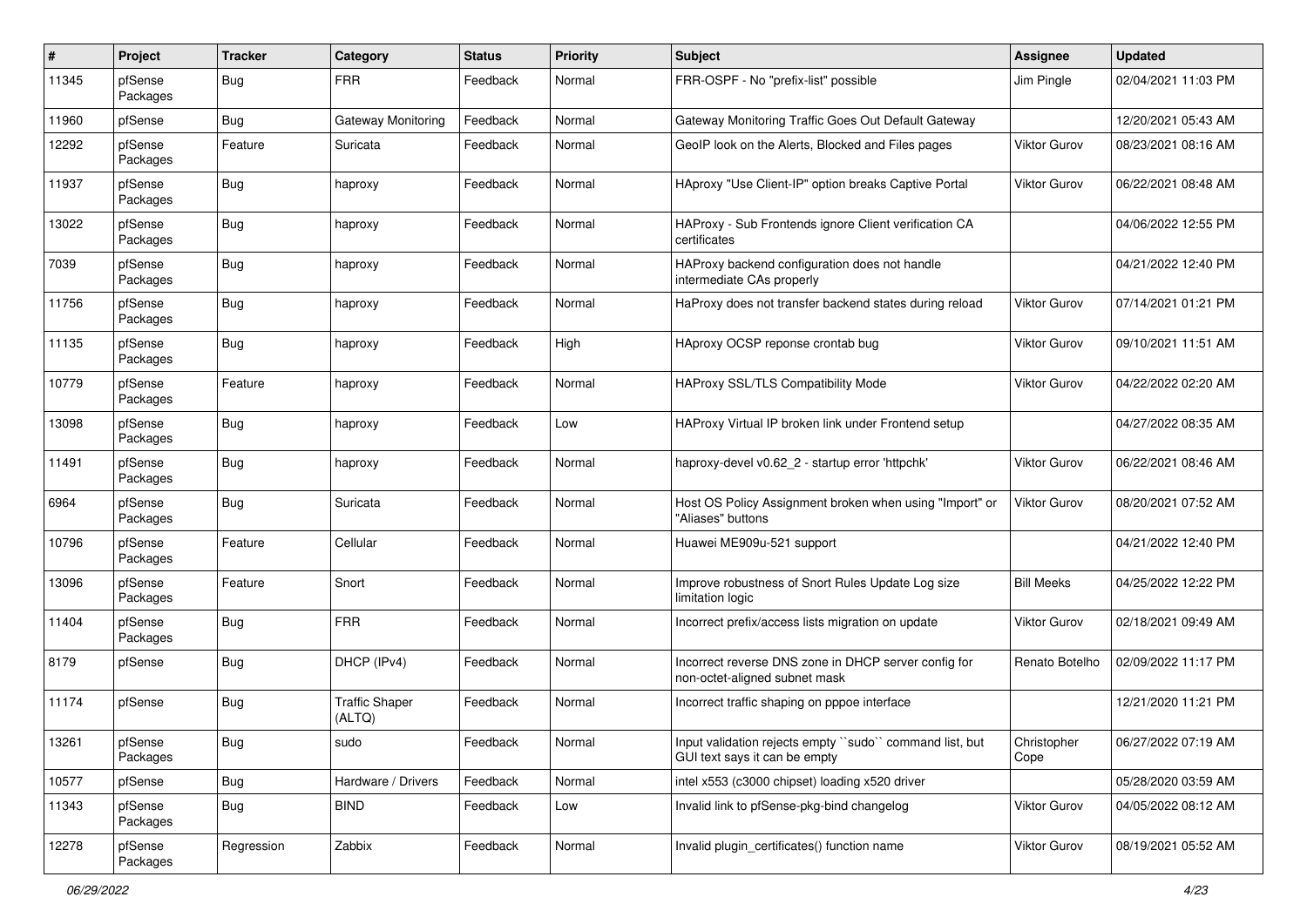| #     | Project             | <b>Tracker</b> | Category                    | <b>Status</b> | Priority | <b>Subject</b>                                                                                                           | Assignee                     | <b>Updated</b>      |
|-------|---------------------|----------------|-----------------------------|---------------|----------|--------------------------------------------------------------------------------------------------------------------------|------------------------------|---------------------|
| 6668  | pfSense             | Bug            | <b>IPsec</b>                | Feedback      | Normal   | IPSec tunnel + L2TP/IPSec VPN - wrong PSK chosen by<br>pfSense                                                           |                              | 09/21/2019 02:07 AM |
| 11693 | pfSense<br>Packages | <b>Bug</b>     | <b>FRR</b>                  | Feedback      | Normal   | IPv6 static routing fails                                                                                                | <b>Viktor Gurov</b>          | 04/26/2022 08:50 AM |
| 6651  | pfSense<br>Packages | Feature        | <b>FRR</b>                  | Feedback      | Normal   | Loopback interfaces                                                                                                      | Christian<br><b>McDonald</b> | 12/25/2021 02:42 PM |
| 8315  | pfSense<br>Packages | Bug            | Mail report                 | Feedback      | Normal   | Mail Report mail report send() behavior different than<br>notify_via_smtp()                                              | Jim Pingle                   | 09/24/2019 10:12 AM |
| 11539 | pfSense             | Bug            | <b>IPsec</b>                | Feedback      | Normal   | Mobile IPsec "split include" value of 0.0.0.0/0 causes some<br>clients to fail                                           | Jim Pingle                   | 06/28/2022 12:01 PM |
| 13290 | pfSense             | Regression     | <b>Captive Portal</b>       | Feedback      | Normal   | My PfSense version 2.7 is returning the error "dummynet"<br>bad switch 21" every time I activate my Captive Portals (7). |                              | 06/27/2022 10:19 PM |
| 13318 | pfSense             | <b>Bug</b>     | Web Interface               | Feedback      | Low      | NDP Table not showing hostname                                                                                           | Jim Pingle                   | 06/29/2022 12:16 PM |
| 10990 | pfSense<br>Packages | Bug            | NET-SNMP                    | Feedback      | Normal   | net-snmp IPv6 listen address needs to be wrapped in<br>square brackets                                                   |                              | 03/19/2021 05:09 AM |
| 12073 | pfSense<br>Packages | Bug            | <b>NET-SNMP</b>             | Feedback      | Normal   | netsnmptrapd.conf syntax is wrong                                                                                        |                              | 04/21/2022 12:40 PM |
| 12853 | pfSense             | Bug            | <b>NAT Reflection</b>       | Feedback      | High     | Network Address Translation - Pure NAT pfsense freeze<br>after reboot                                                    |                              | 02/22/2022 08:40 AM |
| 11515 | pfSense<br>Packages | <b>Bug</b>     | node_exporter               | Feedback      | Normal   | node_exporter 0.18.1_1 - Unable to interact or start the<br>service from web ui                                          | <b>Viktor Gurov</b>          | 07/14/2021 12:37 PM |
| 11530 | pfSense<br>Packages | Bug            | ntop                        | Feedback      | Low      | ntopng 4.2 needs to be updated to 4.3, Bug when<br>accessing a host for details                                          |                              | 03/05/2022 08:35 PM |
| 11274 | pfSense<br>Packages | Bug            | ntop                        | Feedback      | Normal   | ntopng https web server does not present full certificate<br>chain                                                       | <b>Viktor Gurov</b>          | 01/28/2021 09:51 AM |
| 12506 | pfSense<br>Packages | <b>Bug</b>     | Suricata                    | Feedback      | Normal   | Only selected instance is restarted on suppress list change                                                              | <b>Viktor Gurov</b>          | 12/01/2021 04:43 AM |
| 12475 | pfSense<br>Packages | Bug            | OpenVPN Client<br>Export    | Feedback      | Normal   | OpenVPN Client Export does not show certificate without<br>private key                                                   | Jim Pingle                   | 02/17/2022 08:24 AM |
| 13233 | pfSense Plus        | Bug            | OpenVPN                     | Feedback      | Normal   | OpenVPN DCO connection fails with Auth Digest Algorithm<br>set to SHA512                                                 |                              | 05/31/2022 03:39 PM |
| 13211 | pfSense Docs        | New Content    | OpenVPN                     | Feedback      | Normal   | OpenVPN DCO Documentation                                                                                                | Jim Pingle                   | 06/15/2022 10:42 AM |
| 12055 | pfSense             | Feature        | <b>Virtual IP Addresses</b> | Feedback      | Normal   | Option to disable XMLRPC Sync for Loopback Virtual IPs                                                                   |                              | 06/18/2021 09:05 AM |
| 12706 | pfSense<br>Packages | <b>Bug</b>     | pfBlockerNG                 | Feedback      | Normal   | pfBlockerNG and unbound does not work after switching<br>/var to RAM disk                                                | <b>Viktor Gurov</b>          | 03/24/2022 10:47 AM |
| 12330 | pfSense<br>Packages | Bug            | pfBlockerNG                 | Feedback      | Normal   | pfBlockerNG devel creating invalid NAT rules on boot                                                                     |                              | 04/21/2022 12:40 PM |
| 8576  | pfSense             | Bug            | Rules / NAT                 | Feedback      | Low      | pfSense stops passing traffic after some time when using<br>Outbound NAT pool w/ Sticky Address                          |                              | 10/28/2021 01:47 PM |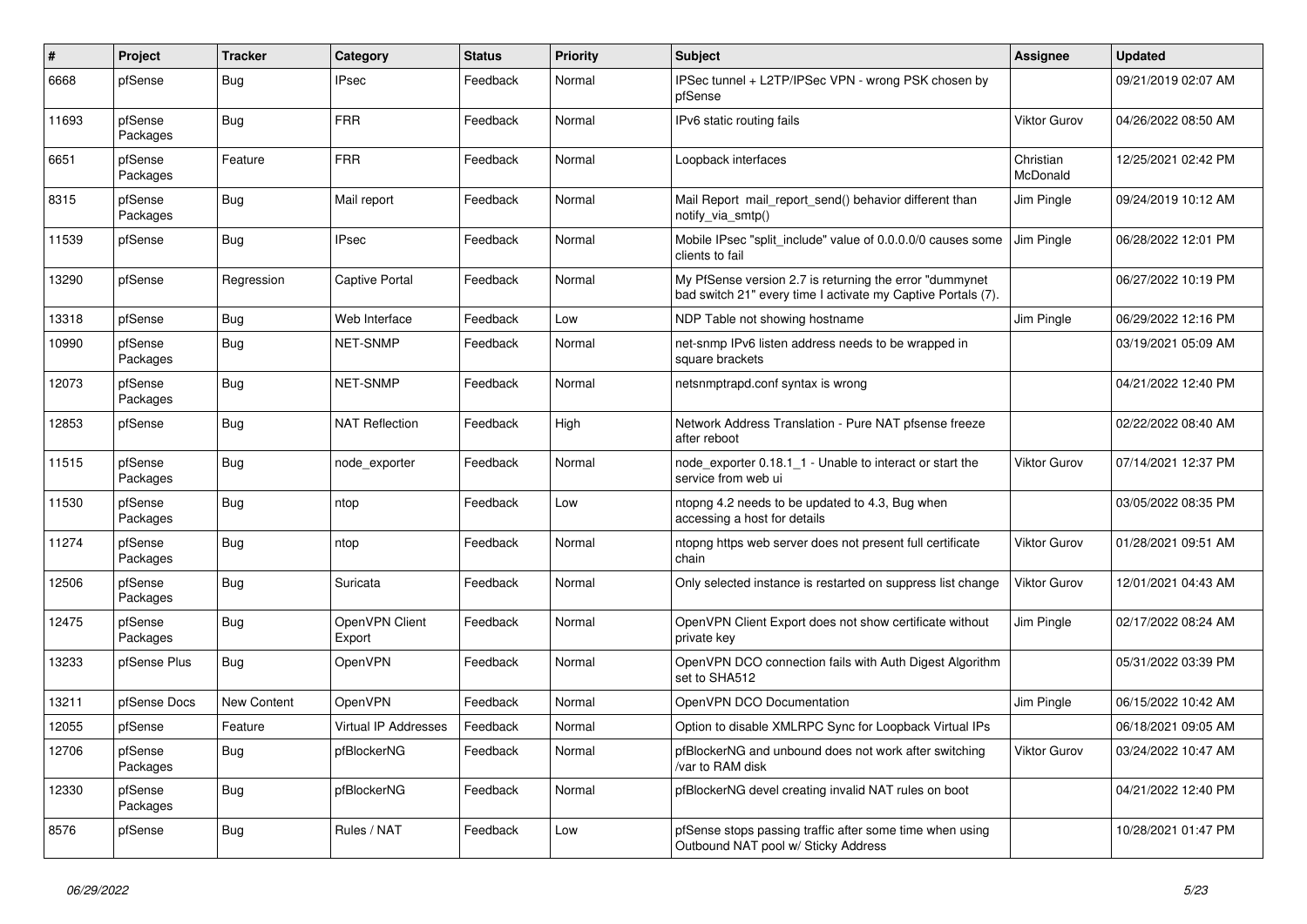| $\vert$ # | Project             | <b>Tracker</b> | Category                            | <b>Status</b> | <b>Priority</b> | <b>Subject</b>                                                                                                                          | Assignee            | <b>Updated</b>      |
|-----------|---------------------|----------------|-------------------------------------|---------------|-----------------|-----------------------------------------------------------------------------------------------------------------------------------------|---------------------|---------------------|
| 10692     | pfSense<br>Packages | Bug            | PIMD                                | Feedback      | Normal          | PIMD starts twice at boot                                                                                                               |                     | 04/21/2022 12:40 PM |
| 12907     | pfSense<br>Packages | Bug            | PIMD                                | Feedback      | Normal          | PIMD: Nonexistent interfaces should be hidden/disabled in<br>pimd.conf before bringing up the service                                   |                     | 03/07/2022 03:51 PM |
| 9024      | pfSense             | <b>Bug</b>     | <b>Traffic Shaper</b><br>(Limiters) | Feedback      | Normal          | Ping packet loss under load when using limiters                                                                                         |                     | 05/12/2022 11:55 AM |
| 11545     | pfSense             | Regression     | Interfaces                          | Feedback      | Normal          | Primary interface address is not always used when VIPs<br>are present                                                                   | Reid Linnemann      | 06/28/2022 12:01 PM |
| 11185     | pfSense<br>Packages | Bug            | ntop                                | Feedback      | Normal          | Redis service stopping before NtopNg                                                                                                    |                     | 04/21/2022 12:40 PM |
| 12351     | pfSense<br>Packages | Todo           | pfBlockerNG                         | Feedback      | Normal          | Remove non-functional feeds                                                                                                             | <b>Viktor Gurov</b> | 02/04/2022 02:29 PM |
| 12653     | pfSense<br>Packages | Regression     | <b>FRR</b>                          | Feedback      | Normal          | RIP related startup error                                                                                                               | <b>Viktor Gurov</b> | 12/30/2021 08:37 AM |
| 12865     | pfSense<br>Packages | Todo           | <b>RRD Summary</b>                  | Feedback      | Normal          | <b>RRD Summary improvements</b>                                                                                                         | <b>Viktor Gurov</b> | 03/04/2022 12:20 PM |
| 12643     | pfSense<br>Packages | Regression     | Suricata                            | Feedback      | Normal          | Rule categories are cleared after clicking the save button on<br>the Global Settings page                                               |                     | 12/30/2021 03:44 AM |
| 12963     | pfSense<br>Packages | Feature        | Nmap                                | Feedback      | Normal          | Run nmap scans in the background                                                                                                        | Jim Pingle          | 06/06/2022 06:55 PM |
| 11155     | pfSense<br>Packages | Feature        | pfBlockerNG                         | Feedback      | Normal          | SafeSearch AAAA                                                                                                                         | <b>Viktor Gurov</b> | 02/05/2021 04:54 AM |
| 11248     | pfSense<br>Packages | Feature        | squidguard                          | Feedback      | Normal          | SafeSearch update                                                                                                                       | Viktor Gurov        | 01/28/2021 10:01 AM |
| 11746     | pfSense<br>Packages | <b>Bug</b>     | FreeRADIUS                          | Feedback      | Normal          | Second LDAP server configuration misses the ipaNThash<br>control attribute                                                              | <b>Viktor Gurov</b> | 07/14/2021 01:44 PM |
| 9700      | pfSense<br>Packages | Feature        | Squid                               | Feedback      | Normal          | Secure Squid HTTPS Proxy                                                                                                                |                     | 01/25/2022 06:39 PM |
| 9852      | pfSense<br>Packages | Feature        | Suricata                            | Feedback      | Normal          | show File-Store directory listing                                                                                                       | <b>Viktor Gurov</b> | 08/20/2021 07:52 AM |
| 13095     | pfSense<br>Packages | <b>Bug</b>     | Snort                               | Feedback      | Normal          | Snort VRT change in Shared Object Rules path name<br>results in failure to extract and update Snort Shared Object<br>Rules when enabled | <b>Bill Meeks</b>   | 04/25/2022 12:22 PM |
| 12683     | pfSense<br>Packages | <b>Bug</b>     | Snort                               | Feedback      | Normal          | snort_get_vpns_list() does not include OpenVPN CSO                                                                                      | <b>Viktor Gurov</b> | 02/15/2022 10:47 AM |
| 10541     | pfSense<br>Packages | Feature        | Squid                               | Feedback      | Normal          | Squid failover and load balancing                                                                                                       | <b>Viktor Gurov</b> | 01/14/2021 07:34 AM |
| 7797      | pfSense<br>Packages | <b>Bug</b>     | Squid                               | Feedback      | Normal          | Squid Reverse Proxy alternating between destinations                                                                                    |                     | 04/21/2022 12:40 PM |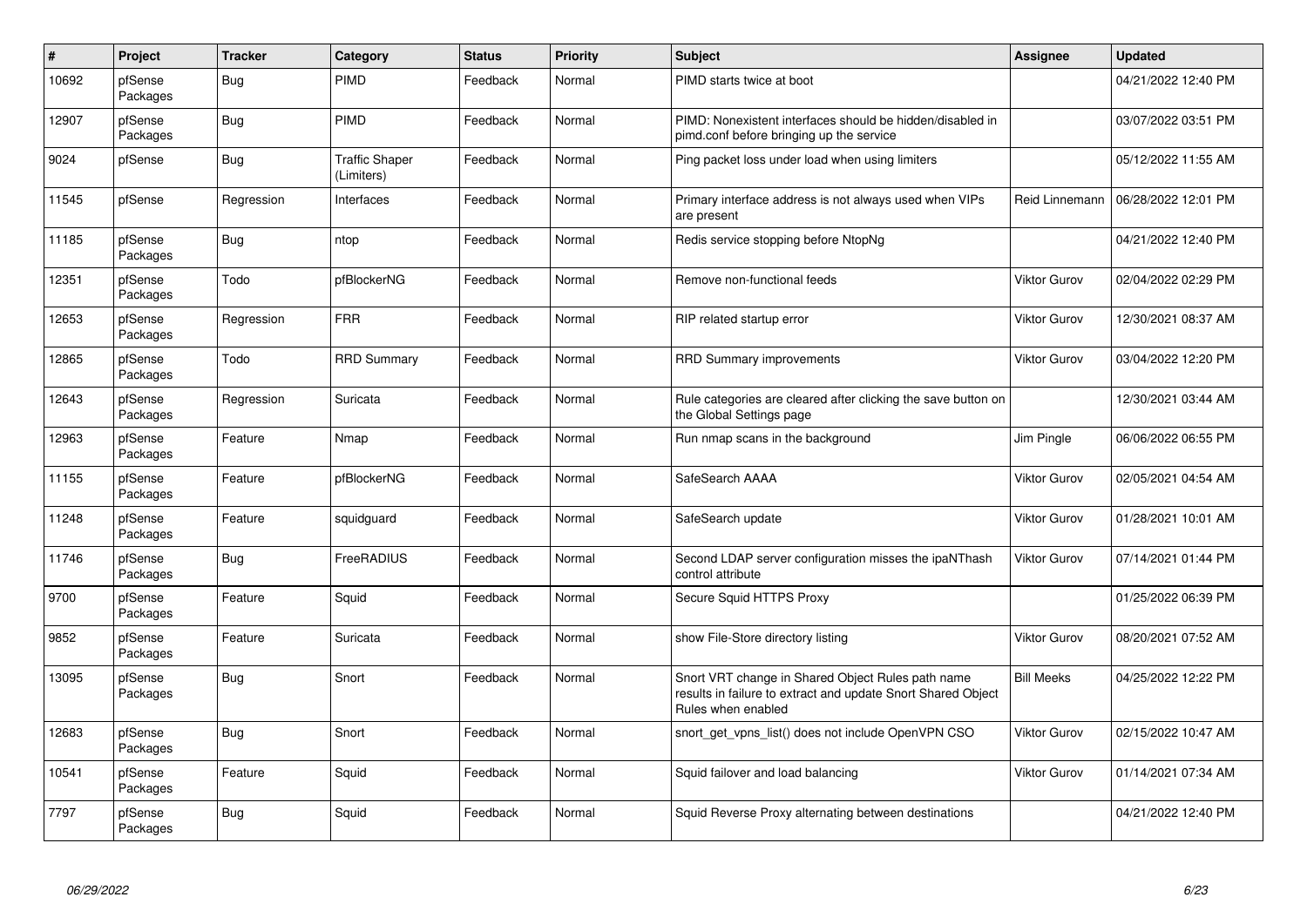| #     | <b>Project</b>      | <b>Tracker</b> | Category                            | <b>Status</b> | <b>Priority</b> | <b>Subject</b>                                                                                           | Assignee              | <b>Updated</b>      |
|-------|---------------------|----------------|-------------------------------------|---------------|-----------------|----------------------------------------------------------------------------------------------------------|-----------------------|---------------------|
| 9762  | pfSense<br>Packages | Feature        | Squid                               | Feedback      | Normal          | Squid Reverse Proxy Change redir domain(s) to use regex                                                  |                       | 04/21/2022 12:40 PM |
| 10450 | pfSense<br>Packages | Bug            | Squid                               | Feedback      | Normal          | Squid reverse proxy switching peers                                                                      | Viktor Gurov          | 04/22/2022 02:21 AM |
| 11738 | pfSense<br>Packages | Regression     | squidguard                          | Feedback      | Normal          | SquidGuard 1.16.18_17 Not Filtering Blacklist<br>No-Transparent Mode                                     | Viktor Gurov          | 12/21/2021 05:48 AM |
| 11434 | pfSense<br>Packages | Bug            | squidguard                          | Feedback      | Normal          | SquidGuard over 1.16.18 11                                                                               |                       | 04/21/2022 12:40 PM |
| 10572 | pfSense<br>Packages | Bug            | Squid                               | Feedback      | Normal          | STARTTLS option is ignored                                                                               | <b>Viktor Gurov</b>   | 04/22/2022 02:20 AM |
| 9335  | pfSense<br>Packages | <b>Bug</b>     | haproxy                             | Feedback      | Normal          | Stored XSS in HAProxy / haproxy listeners edit.php                                                       | Jim Pingle            | 02/18/2019 09:35 AM |
| 12264 | pfSense<br>Packages | Bug            | Squid                               | Feedback      | Low             | Stray <table> line in squid_monitor.php</table>                                                          | <b>Viktor Gurov</b>   | 12/23/2021 10:53 AM |
| 12322 | pfSense<br>Packages | <b>Bug</b>     | Suricata                            | Feedback      | Normal          | Suricata creates invalid HOME_NET entries                                                                | <b>Viktor Gurov</b>   | 09/10/2021 11:42 AM |
| 11301 | pfSense<br>Packages | Feature        | <b>FRR</b>                          | Feedback      | Normal          | Switch FRR to use default rc file as a service control base                                              | Jim Pingle            | 01/28/2021 09:35 AM |
| 12114 | pfSense<br>Packages | Bug            | syslog-ng                           | Feedback      | Normal          | syslog-ng only binds to the last specified interface                                                     |                       | 04/21/2022 12:40 PM |
| 10393 | pfSense<br>Packages | Bug            | syslog-ng                           | Feedback      | Normal          | Syslog-ng TLS support is broken                                                                          |                       | 04/21/2022 12:40 PM |
| 10959 | pfSense             | Bug            | <b>Traffic Graphs</b>               | Feedback      | Low             | Traffic graph stopped on interface used via netmap                                                       |                       | 02/22/2021 02:57 AM |
| 7096  | pfSense             | Bug            | <b>DNS Resolver</b>                 | Feedback      | Normal          | Unbound fails to start on boot if specific network devices<br>are configured in the "Network Interfaces" |                       | 11/22/2021 08:59 AM |
| 12547 | pfSense             | Bug            | <b>Operating System</b>             | Feedback      | Normal          | unsheduled system reboot/crash                                                                           | Mateusz Guzik         | 12/01/2021 01:20 PM |
| 13229 | pfSense Docs        | Todo           | <b>Captive Portal</b>               | Feedback      | Normal          | Update documentation for IPFW to PF transition for Limiters<br>and Captive Portal                        | Jim Pingle            | 05/27/2022 03:04 PM |
| 10739 | pfSense<br>Packages | Feature        | haproxy                             | Feedback      | Normal          | Update HAproxy-devel package to 2.2 and HAproxy to 2.0                                                   | <b>Viktor Gurov</b>   | 10/03/2021 03:53 PM |
| 12354 | pfSense<br>Packages | Todo           | haproxy                             | Feedback      | High            | Update haproxy-devel to mitigate CVE-2021-40346                                                          | <b>Viktor Gurov</b>   | 05/12/2022 08:50 AM |
| 10608 | pfSense<br>Packages | Bug            | Squid                               | Feedback      | Normal          | Update squid port to 4.11-p2                                                                             |                       | 03/02/2021 04:00 AM |
| 10621 | pfSense             | Feature        | Hardware / Drivers                  | Feedback      | Normal          | Update system.inc/system_identify_specific_platform()<br>update to accommodate AWS, Azure and GCP        |                       | 06/02/2020 03:16 PM |
| 11192 | pfSense             | <b>Bug</b>     | <b>Traffic Shaper</b><br>(Limiters) | Feedback      | Normal          | Using Limiters causes out of order packets within one TCP<br>or UDP flow                                 |                       | 01/06/2021 12:09 AM |
| 13115 | pfSense<br>Packages | <b>Bug</b>     | WireGuard                           | Feedback      | Normal          | WireGuard panic due to KBI changes in<br>'udp_tun_func_t()'"                                             | Christian<br>McDonald | 05/15/2022 10:47 AM |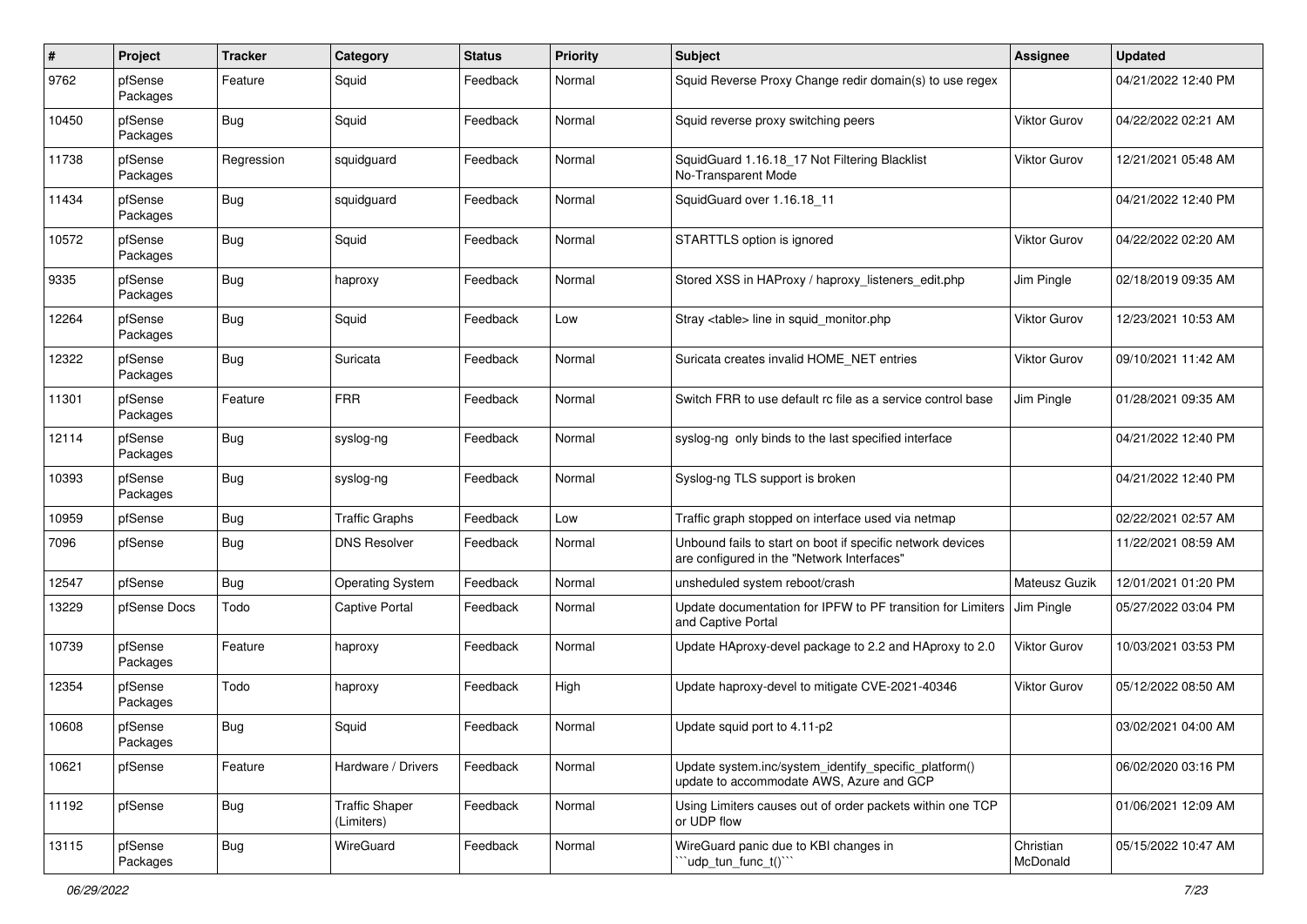| $\vert$ # | Project             | <b>Tracker</b> | Category                        | <b>Status</b>                 | <b>Priority</b> | <b>Subject</b>                                                                                | Assignee                | <b>Updated</b>      |
|-----------|---------------------|----------------|---------------------------------|-------------------------------|-----------------|-----------------------------------------------------------------------------------------------|-------------------------|---------------------|
| 13034     | pfSense<br>Packages | Bug            | Zabbix                          | Feedback                      | Normal          | Zabbix6 Agent and Proxy fail to set the PSK from the web<br>GUI in its conf files             | <b>Viktor Gurov</b>     | 04/06/2022 11:59 AM |
| 13205     | pfSense Docs        | New Content    | Backup / Restore                | Feedback                      | Normal          | <b>ZFS Boot Environment documentation</b>                                                     | Christian<br>McDonald   | 05/31/2022 10:55 AM |
| 13317     | pfSense             | Bug            | PHP Interpreter                 | Feedback                      | Normal          | 'array_filter'' PHP Errors in "interfaces.inc"                                                | Reid Linnemann          | 06/29/2022 08:06 AM |
| 13316     | pfSense             | Regression     | <b>Operating System</b>         | Feedback                      | Normal          | 'vmstat -m'' value for ''temp'' is accounted for incorrectly,<br>resulting in underflows      | Mateusz Guzik           | 06/29/2022 10:01 AM |
| 13268     | pfSense             | Todo           | Console Menu                    | Ready To Test   Normal        |                 | columns don't align nicely in console with medium-long<br>interface names                     |                         | 06/12/2022 10:32 PM |
| 13304     | pfSense             | Feature        | <b>Traffic Shaper</b><br>(ALTQ) | <b>Pull Request</b><br>Review | Normal          | Add Broadcom Netextreme II (bxe) to the altg capable<br>check                                 |                         | 06/28/2022 12:01 PM |
| 12507     | pfSense<br>Packages | Bug            | softflowd                       | <b>Pull Request</b><br>Review | Normal          | Add support for bi-directional flows in softflowd                                             |                         | 11/11/2021 03:53 AM |
| 13094     | pfSense             | Feature        | Packet Capture                  | <b>Pull Request</b><br>Review | Normal          | Allow packet capture filtering in tagged packets                                              | Marcos<br>Mendoza       | 04/24/2022 06:06 PM |
| 13214     | pfSense<br>Packages | Bug            | node exporter                   | <b>Pull Request</b><br>Review | Normal-package  | AttributeError: 'NoneType' object has no attribute 'text'                                     | lan Grindley            | 05/25/2022 08:20 AM |
| 2386      | pfSense             | Feature        | Interfaces                      | <b>Pull Request</b><br>Review | Normal          | Bridge member that is not an assigned interface                                               | <b>Viktor Gurov</b>     | 12/02/2020 06:01 AM |
| 13063     | pfSense<br>Packages | Feature        | Cellular                        | <b>Pull Request</b><br>Review | Normal          | Cellular package shall support more modems and NMEA<br>port                                   |                         | 05/06/2022 02:38 PM |
| 12757     | pfSense             | <b>Bug</b>     | Diagnostics                     | <b>Pull Request</b><br>Review | Very Low        | Clean up /etc/inc/filter.inc use of pfctl -F                                                  |                         | 06/28/2022 12:01 PM |
| 10462     | pfSense<br>Packages | Feature        | LCDProc                         | <b>Pull Request</b><br>Review | Normal          | CPU Temp Screen                                                                               |                         | 11/29/2021 08:28 AM |
| 12385     | pfSense             | Bug            | <b>Virtual IP Addresses</b>     | <b>Pull Request</b><br>Review | Normal          | deleteVIP() does not check 1:1 NAT and Outbound NAT<br>rules                                  | <b>Viktor Gurov</b>     | 06/28/2022 12:01 PM |
| 12947     | pfSense             | <b>Bug</b>     | DHCP (IPv6)                     | <b>Pull Request</b><br>Review | Normal          | DHCP6 client does not take any action if the interface IPv6<br>address changes during renewal |                         | 06/28/2022 12:01 PM |
| 13303     | pfSense             | Bug            | Dynamic DNS                     | <b>Pull Request</b><br>Review | Normal          | DynDNS - DNSExit no longer working                                                            | Koen Zomers             | 06/28/2022 12:01 PM |
| 12495     | pfSense             | Feature        | <b>Dynamic DNS</b>              | <b>Pull Request</b><br>Review | Normal          | DynDNS: add deSEC IPv4&v6 simultaneos update                                                  | Lukas Wiest             | 11/01/2021 08:53 AM |
| 12494     | pfSense             | Feature        | <b>Dynamic DNS</b>              | <b>Pull Request</b><br>Review | Normal          | DynDNS: make simultaneous update of IP and LegacyIP<br>possible                               | Lukas Wiest             | 11/01/2021 08:52 AM |
| 13298     | pfSense             | Bug            | Dynamic DNS                     | <b>Pull Request</b><br>Review | Normal          | Dynv6 does not check response code when updating                                              | Tiago Beling<br>d'Avila | 06/28/2022 12:01 PM |
| 13165     | pfSense             | Feature        | Dashboard                       | <b>Pull Request</b><br>Review | Normal          | Feat: live update for Services dashboard widget                                               |                         | 05/15/2022 01:48 AM |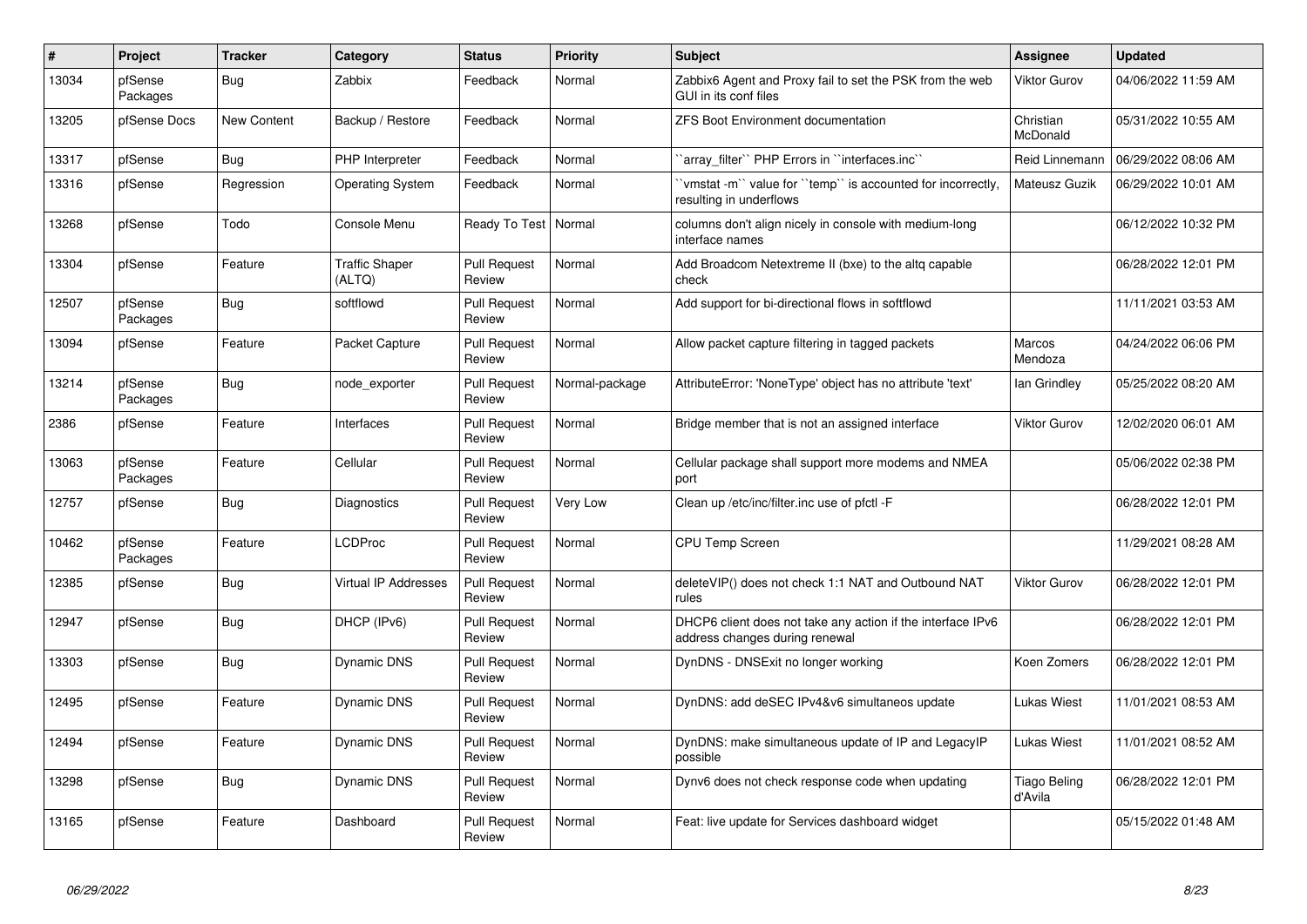| $\#$  | <b>Project</b>      | <b>Tracker</b> | Category                        | <b>Status</b>                 | <b>Priority</b> | <b>Subject</b>                                                                                                                                 | Assignee            | <b>Updated</b>      |
|-------|---------------------|----------------|---------------------------------|-------------------------------|-----------------|------------------------------------------------------------------------------------------------------------------------------------------------|---------------------|---------------------|
| 12770 | pfSense Docs        | Todo           | <b>Firewall Rules</b>           | <b>Pull Request</b><br>Review | Normal          | Feedback on Firewall - Configuring firewall rules                                                                                              |                     | 06/27/2022 07:42 AM |
| 12673 | pfSense             | Bug            | Dashboard                       | <b>Pull Request</b><br>Review | Normal          | Firewall Logs Widget fails to update at intervals below 5<br>seconds.                                                                          | <b>Viktor Gurov</b> | 06/28/2022 12:01 PM |
| 11589 | pfSense             | Feature        | <b>Traffic Graphs</b>           | <b>Pull Request</b><br>Review | Low             | Fix iftop experimental traffic fetcher, unify and improve<br>output style                                                                      |                     | 03/03/2021 03:30 PM |
| 11206 | pfSense<br>Packages | Feature        | <b>FRR</b>                      | <b>Pull Request</b><br>Review | Normal          | <b>FRR 7.5</b>                                                                                                                                 | Jim Pingle          | 01/08/2021 12:47 PM |
| 12965 | pfSense<br>Packages | Bug            | <b>FRR</b>                      | <b>Pull Request</b><br>Review | Normal          | FRR BFD peer configuration is handled incorrectly in some<br>cases                                                                             | <b>Viktor Gurov</b> | 03/22/2022 08:04 AM |
| 11377 | pfSense<br>Packages | <b>Bug</b>     | <b>FRR</b>                      | <b>Pull Request</b><br>Review | Normal          | <b>FRR</b> deinstall                                                                                                                           |                     | 03/10/2021 08:21 AM |
| 12920 | pfSense             | Bug            | Gateway Monitoring              | <b>Pull Request</b><br>Review | Normal          | Gateway behavior differs when the gateway does not exist<br>in config.xml                                                                      | <b>Viktor Gurov</b> | 06/28/2022 12:01 PM |
| 11570 | pfSense             | Regression     | Gateways                        | <b>Pull Request</b><br>Review | Normal          | Gateway monitoring services is not always restarted on<br>interface events, which may prevent a WAN from<br>recovering back to an online state | <b>Viktor Gurov</b> | 06/28/2022 12:01 PM |
| 13218 | pfSense             | Bug            | Interfaces                      | <b>Pull Request</b><br>Review | Normal          | GIF-based interface MTU is assigned to parent interface on<br>boot when parent interface is a LAGG                                             | <b>Viktor Gurov</b> | 06/28/2022 12:01 PM |
| 12225 | pfSense             | Bug            | Authentication                  | <b>Pull Request</b><br>Review | Normal          | Group membership field is not needed for remote groups                                                                                         | <b>Viktor Gurov</b> | 06/28/2022 12:01 PM |
| 12431 | pfSense             | Todo           | Web Interface                   | <b>Pull Request</b><br>Review | Normal          | GUI pages should use "POST" for AJAX calls, not "GET                                                                                           | <b>Viktor Gurov</b> | 06/28/2022 12:01 PM |
| 1257  | pfSense             | Feature        | Certificates                    | <b>Pull Request</b><br>Review | Normal          | Handle encypted CA/Certificate private keys                                                                                                    |                     | 10/12/2020 07:12 AM |
| 12720 | pfSense             | Bug            | Rules / NAT                     | <b>Pull Request</b><br>Review | Normal          | Hide the "tag" field on non-floating tabs                                                                                                      | <b>Viktor Gurov</b> | 01/24/2022 03:11 PM |
| 12176 | pfSense             | Todo           | Interfaces                      | <b>Pull Request</b><br>Review | Normal          | Hide WireGuard interfaces on appropriate pages                                                                                                 |                     | 08/11/2021 12:52 AM |
| 13295 | pfSense             | Bug            | Gateway Monitoring              | <b>Pull Request</b><br>Review | Normal          | Incorrect function parameters for "get dpinger status()"<br>call in "qwlb.inc"                                                                 |                     | 06/28/2022 12:01 PM |
| 11877 | pfSense             | Bug            | Web Interface                   | <b>Pull Request</b><br>Review | Very Low        | Labels and description dissapear in<br>firewall schedule edit.php                                                                              | <b>Viktor Gurov</b> | 06/28/2022 12:01 PM |
| 13072 | pfSense             | Feature        | <b>Traffic Shaper</b><br>(ALTQ) | <b>Pull Request</b><br>Review | Very Low        | Matching background/font colors of queue values with dark<br>theme.                                                                            |                     | 04/19/2022 07:32 AM |
| 13270 | pfSense Docs        | New Content    | <b>OpenVPN</b>                  | <b>Pull Request</b><br>Review | Normal          | OpenVPN client gateway is incorrect when the server does<br>not push routes                                                                    | Marcos<br>Mendoza   | 06/26/2022 12:54 PM |
| 13243 | pfSense             | Bug            | <b>OpenVPN</b>                  | <b>Pull Request</b><br>Review | Normal          | OpenVPN status for multi-user VPN shows info icon to<br>display RADIUS rules when there are none to display                                    | Marcos<br>Mendoza   | 06/28/2022 12:01 PM |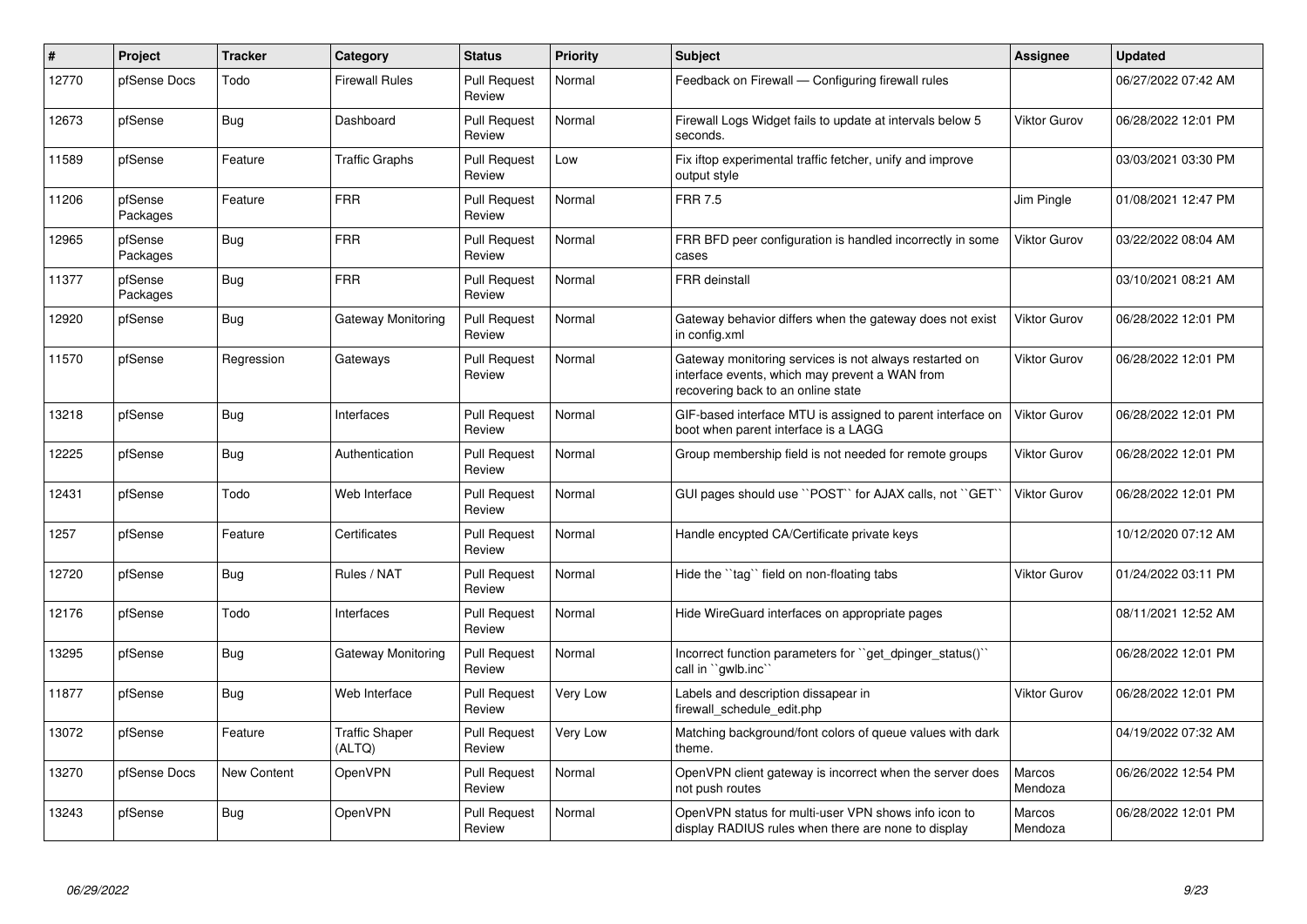| #     | Project             | <b>Tracker</b> | Category                            | <b>Status</b>                 | <b>Priority</b> | <b>Subject</b>                                                                     | Assignee            | <b>Updated</b>      |
|-------|---------------------|----------------|-------------------------------------|-------------------------------|-----------------|------------------------------------------------------------------------------------|---------------------|---------------------|
| 13085 | pfSense             | Feature        | OpenVPN                             | <b>Pull Request</b><br>Review | Normal          | OpenVPN: expose NBDD servers in GUI + fix GUI bugs                                 | Jim Pingle          | 04/22/2022 11:09 AM |
| 13160 | pfSense<br>Packages | Feature        | Status Monitoring                   | <b>Pull Request</b><br>Review | Normal          | Option to sort monitoring graph views                                              |                     | 05/13/2022 12:06 PM |
| 13124 | pfSense             | Feature        | Web Interface                       | <b>Pull Request</b><br>Review | Normal          | Option to wait for interface selection before displaying<br>firewall rules         |                     | 06/28/2022 12:01 PM |
| 11163 | pfSense<br>Packages | Feature        | <b>ACME</b>                         | <b>Pull Request</b><br>Review | Normal          | Preferred Chain option                                                             |                     | 10/18/2021 09:10 AM |
| 13258 | pfSense             | Bug            | Console Menu                        | <b>Pull Request</b><br>Review | Low             | secret menu option 100                                                             | Jim Pingle          | 06/28/2022 12:01 PM |
| 12979 | pfSense<br>Packages | Bug            | Snort                               | <b>Pull Request</b><br>Review | High            | Snort Rules Update Process Using Deprecated FreeBSD<br><b>Subdirectory Name</b>    | <b>Bill Meeks</b>   | 03/24/2022 09:02 AM |
| 10904 | pfSense             | Feature        | <b>DHCP Relay</b>                   | <b>Pull Request</b><br>Review | Normal          | Support vti interfaces in dhcrelay                                                 | Luiz Souza          | 10/12/2020 07:35 AM |
| 12464 | pfSense             | Bug            | Logging                             | <b>Pull Request</b><br>Review | Normal          | Syslog Auth messages are sent as Emergency Level                                   |                     | 06/28/2022 12:01 PM |
| 12462 | pfSense<br>Packages | Feature        | Telegraf                            | <b>Pull Request</b><br>Review | Normal-package  | Telegraf: Add "devfs" to ignore fs                                                 | Offstage Roller     | 10/18/2021 09:03 AM |
| 13245 | pfSense             | Feature        | Aliases / Tables                    | <b>Pull Request</b><br>Review | Normal          | Type column on Alias lists                                                         | Jim Pingle          | 06/28/2022 12:01 PM |
| 7996  | pfSense             | <b>Bug</b>     | Web Interface                       | <b>Pull Request</b><br>Review | Very Low        | Unnecessary link tag in login page                                                 | Marcos<br>Mendoza   | 06/28/2022 12:01 PM |
| 11508 | pfSense             | Todo           | Web Interface                       | <b>Pull Request</b><br>Review | Low             | Update SimplePie to to v1.5.6                                                      |                     | 02/23/2021 07:23 AM |
| 13272 | pfSense             | Bug            | <b>Captive Portal</b>               | <b>Pull Request</b><br>Review | Very Low        | Voucher CSV output has leading space before voucher<br>code                        | Jim Pingle          | 06/28/2022 12:01 PM |
| 12285 | pfSense<br>Packages | Feature        | Suricata                            | In Progress                   | Normal          | Add more EVE Logged Traffic protocols                                              | Viktor Gurov        | 08/20/2021 08:22 AM |
| 12144 | pfSense             | <b>Bug</b>     | <b>Operating System</b>             | In Progress                   | Normal          | Bug in "df -t" filtering if two filesystems use the same<br>mountpoint             | Mateusz Guzik       | 09/10/2021 10:07 AM |
| 3132  | pfSense             | Bug            | Gateway Monitoring                  | In Progress                   | Normal          | Gateway events for IPv6 affect IPv4 services and vice versa                        | <b>Viktor Gurov</b> | 06/28/2022 12:01 PM |
| 13093 | pfSense             | Bug            | Authentication                      | In Progress                   | Normal          | LDAP authentication fails with extended query and<br>RFC2307 group lookups enabled | Chris Linstruth     | 06/28/2022 06:09 PM |
| 7389  | pfSense             | Bug            | <b>Traffic Shaper</b><br>(Limiters) | In Progress                   | Normal          | Limiter does not work with transparent proxy                                       | Luiz Souza          | 02/01/2021 03:31 PM |
| 10502 | pfSense<br>Packages | Bug            | Ildpd                               | In Progress                   | Normal          | LLDP spamming errors on Netgate XG-7100                                            |                     | 04/21/2022 12:39 PM |
| 4405  | pfSense             | Feature        | <b>Traffic Shaper</b><br>(ALTQ)     | In Progress                   | Normal          | Traffic shaping doesn't work when applied to a bridge<br>interface                 | Luiz Souza          | 02/09/2021 12:05 PM |
| 8611  | pfSense             | Bug            | Interfaces                          | In Progress                   | Normal          | unable to receive IPv6 RA's on SG-1000, default route lost                         | Luiz Souza          | 02/01/2021 03:31 PM |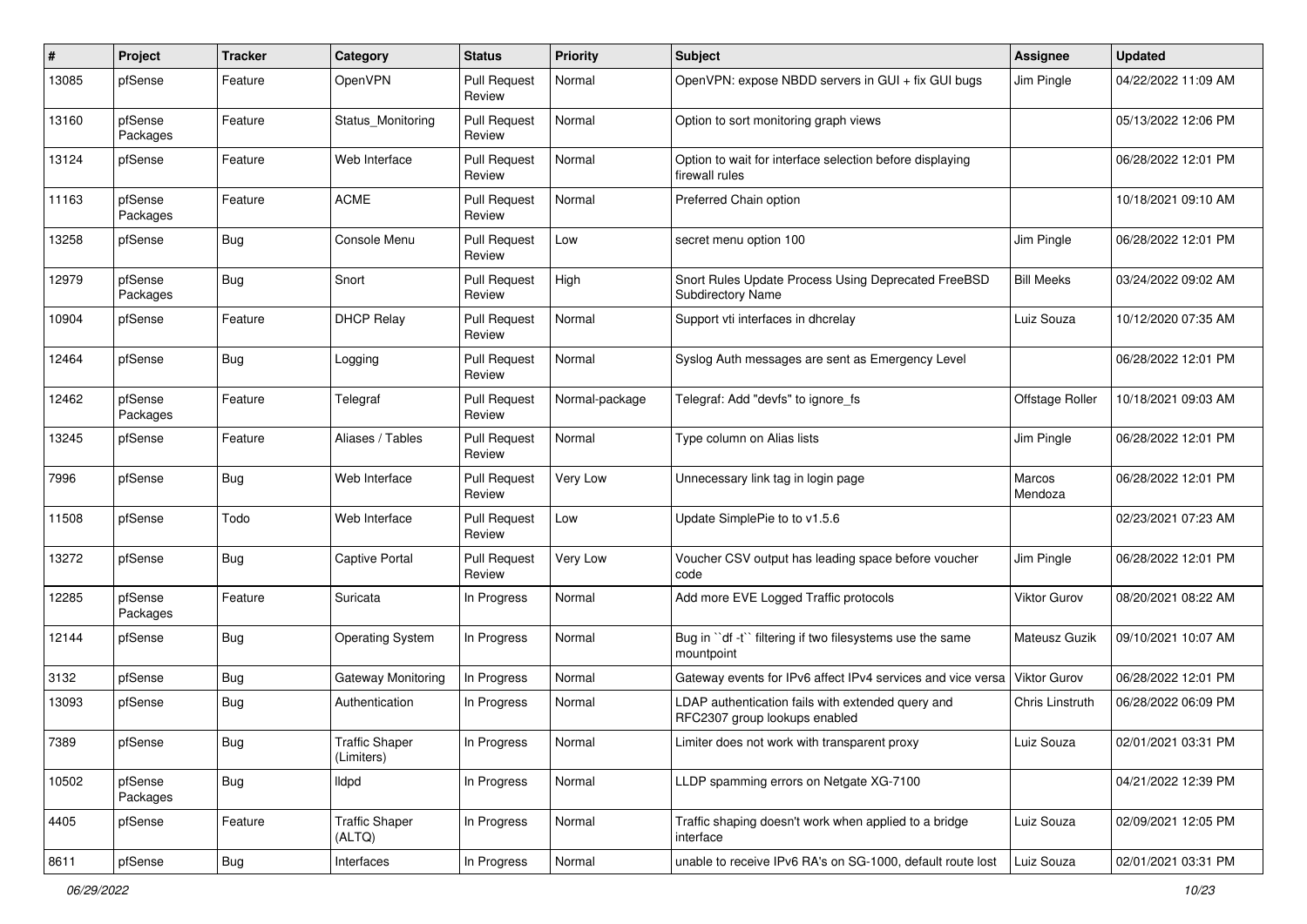| ∦     | Project             | <b>Tracker</b> | Category                  | <b>Status</b> | Priority | <b>Subject</b>                                                                                          | Assignee             | <b>Updated</b>      |
|-------|---------------------|----------------|---------------------------|---------------|----------|---------------------------------------------------------------------------------------------------------|----------------------|---------------------|
| 9370  | pfSense Docs        | Correction     | General                   | In Progress   | Normal   | Update old screenshots                                                                                  | Jim Pingle           | 12/03/2021 09:55 AM |
| 4234  | pfSense             | Feature        | <b>IPsec</b>              | Assigned      | Low      | allow for strict user <> cn validation of mobile ipsec users<br>when using rsa+xauth                    |                      | 01/24/2017 06:11 AM |
| 13215 | pfSense             | Bug            | <b>Captive Portal</b>     | Assigned      | Normal   | Allowed MAC/IP/Hostname traffic counts for authorized<br>users                                          | Reid Linnemann       | 05/31/2022 05:31 PM |
| 12101 | pfSense<br>Packages | Bug            | arpwatch                  | Assigned      | Normal   | ArpWatch Suppression Mac for "flip-flop" not suppressing                                                | <b>Viktor Gurov</b>  | 10/09/2021 07:19 PM |
| 11054 | pfSense<br>Packages | Bug            | FreeRADIUS                | Assigned      | Normal   | Check Client Certificate CN not working as described                                                    | Viktor Gurov         | 12/14/2021 07:22 AM |
| 4298  | pfSense             | Bug            | <b>SNMP</b>               | Assigned      | Very Low | Excessive errors from snmpd                                                                             | Luiz Souza           | 09/13/2020 08:21 AM |
| 11836 | pfSense<br>Packages | Bug            | <b>FRR</b>                | Assigned      | Normal   | FRR ACCEPTFILTER unstable                                                                               | Viktor Gurov         | 02/14/2022 07:20 AM |
| 10297 | pfSense<br>Packages | Feature        | FreeRADIUS                | Assigned      | Normal   | IPv6 user attributes                                                                                    |                      | 04/21/2022 12:39 PM |
| 9094  | pfSense             | Bug            | Hardware / Drivers        | Assigned      | Normal   | MBT console settings are not forced to video console                                                    |                      | 11/07/2018 10:23 AM |
| 7138  | pfSense             | Bug            | DHCP (IPv6)               | Assigned      | Normal   | Pfsense wide dhcpv6 client doesn't recognise ifid statement                                             |                      | 04/21/2022 12:39 PM |
| 7398  | pfSense             | Feature        | <b>Traffic Graphs</b>     | Assigned      | Normal   | Show average value of bandwidth in/out on Dashboard<br>trafic graph                                     | Jared Dillard        | 08/21/2019 08:56 AM |
| 7400  | pfSense             | Bug            | <b>Traffic Graphs</b>     | Assigned      | Normal   | Traffic Graphs show bad data on 2.3.3 1                                                                 | <b>Jared Dillard</b> | 12/31/2021 05:47 PM |
| 1337  | pfSense             | Feature        | Interfaces                | Assigned      | Normal   | VLANs with different MAC address than parent interface                                                  |                      | 04/21/2022 12:39 PM |
| 12796 | pfSense             | <b>Bug</b>     | Upgrade                   | Confirmed     | Normal   | 2.5.2 -> 2.6.0 upgrade segfaults if certain packages are<br>installed.                                  |                      | 05/24/2022 07:43 AM |
| 6517  | pfSense             | Bug            | <b>IPsec</b>              | Confirmed     | Normal   | Adding mobile IPsec phase 2 entries requires restart of<br>strongswan                                   |                      | 06/21/2016 11:04 PM |
| 9296  | pfSense             | Bug            | Aliases / Tables          | Confirmed     | Low      | Alias content is sometimes incomplete when mixing FQDN<br>and IP address                                | Reid Linnemann       | 06/18/2022 03:12 PM |
| 4406  | pfSense             | <b>Bug</b>     | <b>Operating System</b>   | Confirmed     | Normal   | ALTQ problems with wireless cloned interfaces                                                           | Luiz Souza           | 11/19/2015 12:06 AM |
| 6333  | pfSense             | Bug            | <b>Gateway Monitoring</b> | Confirmed     | Normal   | Bootup starts/restarts dpinger multiple times                                                           | Luiz Souza           | 11/16/2020 01:11 PM |
| 6580  | pfSense             | Bug            | <b>Operating System</b>   | Confirmed     | Normal   | Bridge with down member interface sends ICMP<br>unreachables where it shouldn't                         |                      | 07/05/2016 05:40 PM |
| 13226 | pfSense             | Bug            | <b>Captive Portal</b>     | Confirmed     | Normal   | Captive Portal doesn't disconnect established OpenVPN<br>link                                           | Reid Linnemann       | 05/30/2022 10:38 AM |
| 7553  | pfSense             | <b>Bug</b>     | <b>Captive Portal</b>     | Confirmed     | Very Low | Captive portal on a parent interface blocks traffic on VLAN<br>interfaces too                           |                      | 08/19/2018 03:15 PM |
| 4845  | pfSense             | <b>Bug</b>     | CARP                      | Confirmed     | High     | CARP preemption doesn't switch to backup where<br>connectivity between systems is lost but not NIC link |                      | 07/28/2015 07:55 AM |
| 6624  | pfSense             | <b>Bug</b>     | <b>IPsec</b>              | Confirmed     | Normal   | changes in IPsec config should down the connection                                                      | Jim Pingle           | 08/02/2021 12:08 PM |
| 6614  | pfSense             | Bug            | Web Interface             | Confirmed     | Normal   | Dashboard high CPU usage                                                                                |                      | 07/14/2016 03:04 PM |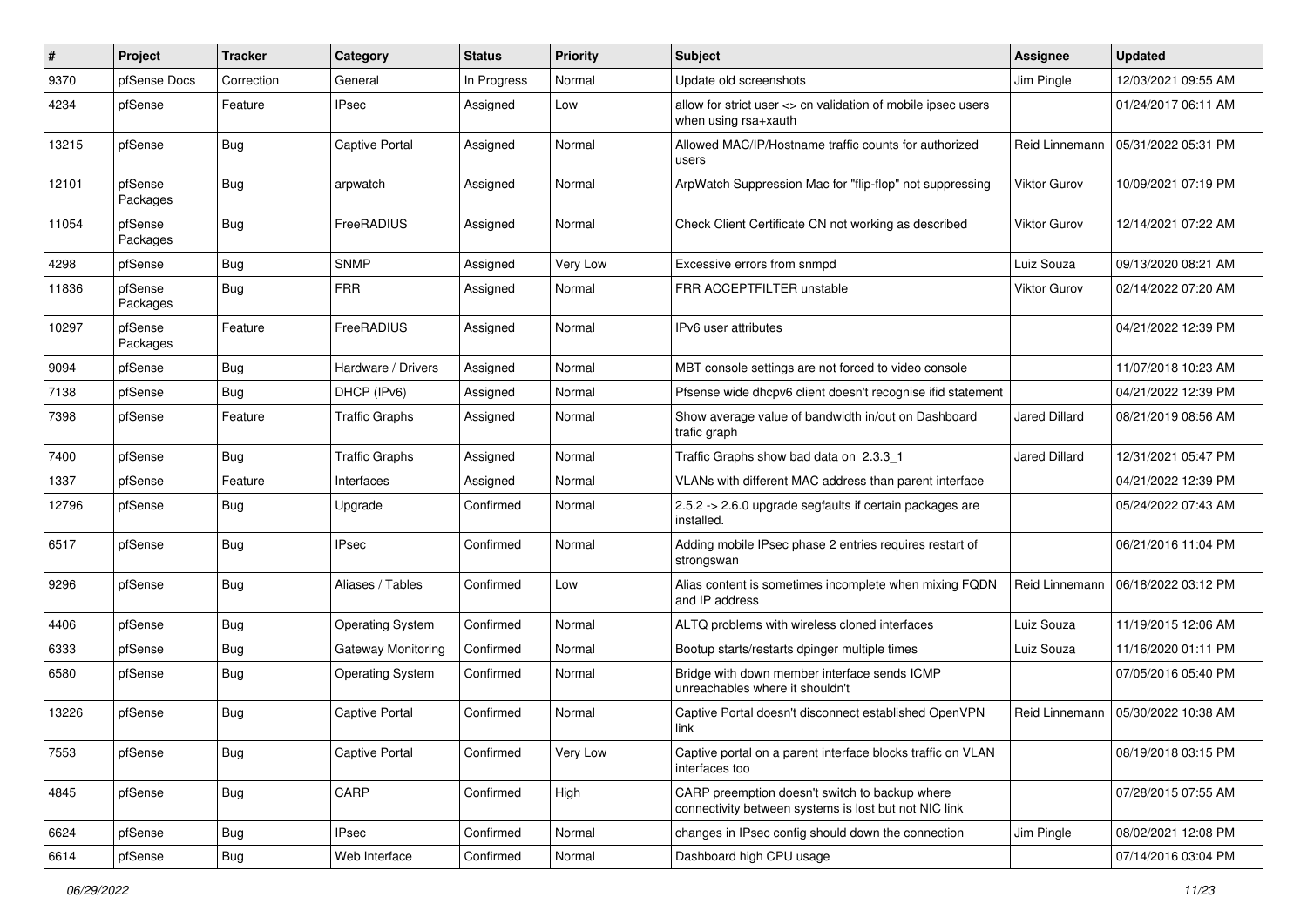| ∦     | Project             | <b>Tracker</b> | Category                            | <b>Status</b> | <b>Priority</b> | <b>Subject</b>                                                                                        | <b>Assignee</b>              | <b>Updated</b>      |
|-------|---------------------|----------------|-------------------------------------|---------------|-----------------|-------------------------------------------------------------------------------------------------------|------------------------------|---------------------|
| 9384  | pfSense             | Bug            | Interfaces                          | Confirmed     | Normal          | devd putting "\$" before variable contents when using single<br>quotes                                |                              | 04/21/2022 12:39 PM |
| 6362  | pfSense             | Bug            | DHCP (IPv4)                         | Confirmed     | Normal          | DHCP Client ID not used                                                                               |                              | 07/09/2021 06:30 AM |
| 4061  | pfSense             | <b>Bug</b>     | DHCP (IPv4)                         | Confirmed     | Normal          | dhcpd doesn't send client-hostname to peer, breaking<br>DHCP lease registrations w/HA                 |                              | 02/24/2017 08:58 PM |
| 6493  | pfSense             | <b>Bug</b>     | Web Interface                       | Confirmed     | Normal          | Dynamic DNS clients slow page load                                                                    |                              | 06/17/2016 03:43 AM |
| 5658  | pfSense             | Bug            | <b>Captive Portal</b>               | Confirmed     | Low             | Files with the same name cannot be uploaded to multiple<br>captive portal zones                       |                              | 12/18/2015 07:19 PM |
| 11992 | pfSense             | Bug            | Virtual IP Addresses                | Confirmed     | High            | GRE Tunnel - Does not work with a virtual IP as endpoint                                              |                              | 06/04/2021 01:16 AM |
| 5887  | pfSense             | <b>Bug</b>     | Interfaces                          | Confirmed     | Normal          | hardware_offloading_applyflags sets/unsets most values<br>when already set correctly                  |                              | 07/06/2016 03:31 PM |
| 5091  | pfSense             | <b>Bug</b>     | Rules / NAT                         | Confirmed     | Very Low        | In rule creation destination ports fields (from and to) are too<br>small to read ports aliases names  |                              | 01/07/2020 07:48 AM |
| 5413  | pfSense             | <b>Bug</b>     | <b>DNS Resolver</b>                 | Confirmed     | High            | Incorrect Handling of Unbound Resolver [service restarts,<br>cache loss, DNS service interruption]    |                              | 06/19/2022 11:11 PM |
| 12821 | pfSense             | Regression     | Hardware / Drivers                  | Confirmed     | Normal          | Intel e1000 driver (em & igb) cannot pass VLAN0 tagged<br>packets                                     |                              | 06/05/2022 08:23 AM |
| 4474  | pfSense             | <b>Bug</b>     | Package System                      | Confirmed     | Normal          | IP address change triggers reload of all packages                                                     |                              | 02/13/2017 07:21 AM |
| 6370  | pfSense             | Bug            | <b>IPsec</b>                        | Confirmed     | Normal          | IPSEC bound to WAN gateway group and Dynamic DNS<br>doesn't to fail back tunnel to WAN on DDNS update |                              | 08/31/2021 07:38 AM |
| 6167  | pfSense             | <b>Bug</b>     | <b>IPsec</b>                        | Confirmed     | Normal          | IPsec IPComp not working                                                                              | George<br>Neville-Neil       | 09/22/2020 06:07 PM |
| 9349  | pfSense             | <b>Bug</b>     | <b>IPsec</b>                        | Confirmed     | Normal          | IPSec service start/stop/restart fails after settings change                                          | <b>Markus</b><br>Stockhausen | 10/30/2020 01:33 PM |
| 6011  | pfSense             | <b>Bug</b>     | Web Interface                       | Confirmed     | Low             | IPv6 link local fails HTTP REFERER check                                                              |                              | 09/04/2016 09:57 AM |
| 3962  | pfSense<br>Packages | <b>Bug</b>     | ladvd                               | Confirmed     | Normal          | LADVD interface handling issues with lagg and bridge                                                  |                              | 12/05/2016 01:59 PM |
| 1848  | pfSense             | <b>Bug</b>     | <b>Traffic Shaper</b><br>(Limiters) | Confirmed     | Normal          | Limiters after policy routing has taken place do not behave<br>correctly                              |                              | 10/25/2014 09:18 PM |
| 3824  | pfSense             | <b>Bug</b>     | <b>Traffic Shaper</b><br>(Limiters) | Confirmed     | Normal          | Limiters on bridge break traffic outside locally-configured IP<br>subnets                             | Luiz Souza                   | 11/03/2016 07:16 PM |
| 8502  | pfSense             | <b>Bug</b>     | Web Interface                       | Confirmed     | Low             | main (top) menu items do not drop down in some cases                                                  |                              | 07/06/2020 02:39 PM |
| 6055  | pfSense             | <b>Bug</b>     | Package System                      | Confirmed     | Low             | Menu items may remain from packages no longer installed                                               |                              | 06/18/2021 08:46 PM |
| 2042  | pfSense             | <b>Bug</b>     | <b>NAT Reflection</b>               | Confirmed     | Low             | NAT reflection doesn't apply to self-initiated traffic                                                |                              | 01/21/2021 10:38 PM |
| 3889  | pfSense             | <b>Bug</b>     | <b>XML Parser</b>                   | Confirmed     | Low             | Non relevant changes in config.xml                                                                    |                              | 08/13/2019 12:23 PM |
| 7954  | pfSense<br>Packages | <b>Bug</b>     | Squid                               | Confirmed     | Normal          | Package upgrade/reinstall gets stuck on deinstall if the<br>package-provided service is not running   |                              | 10/18/2017 12:04 PM |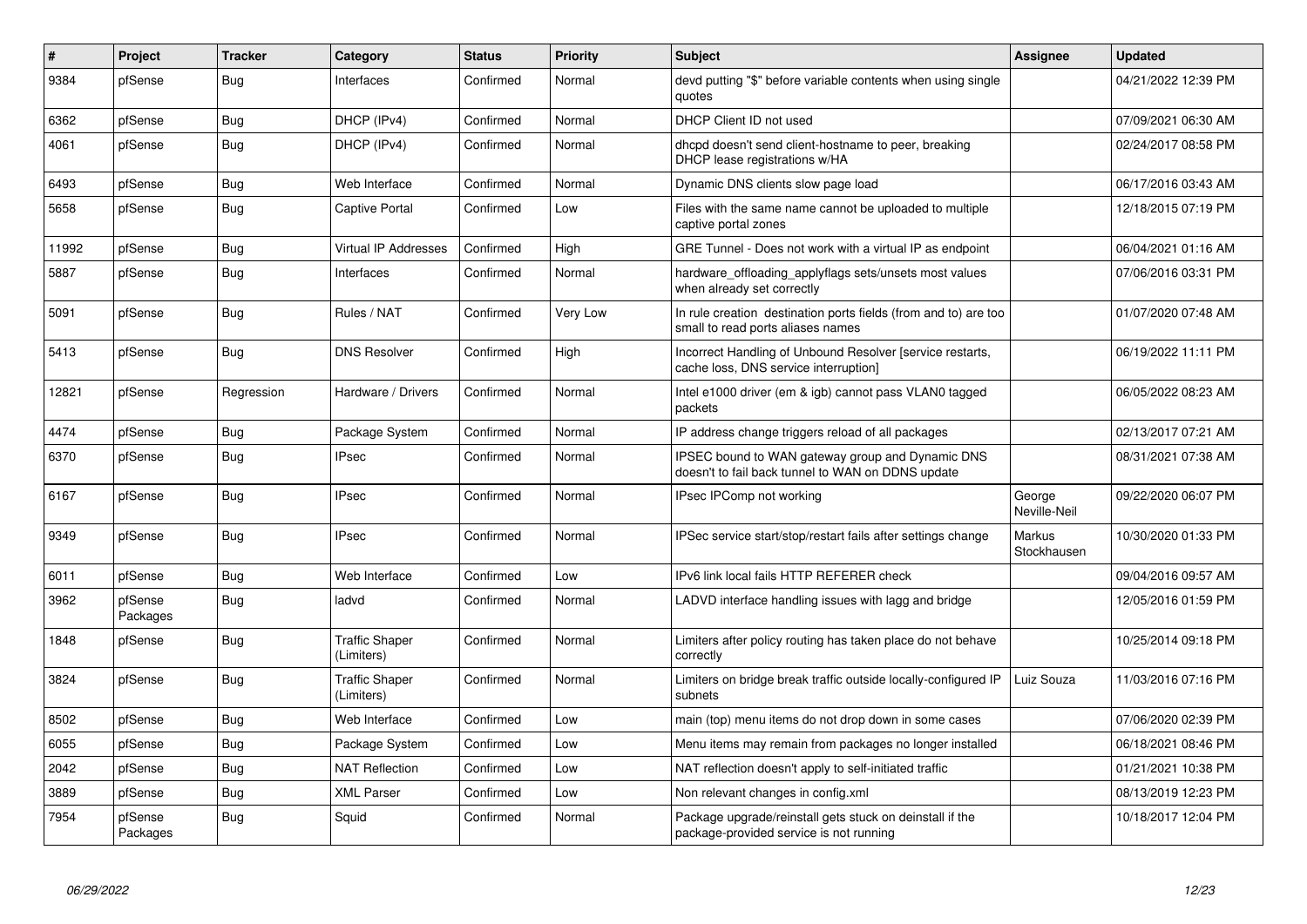| $\#$  | Project             | <b>Tracker</b> | Category                     | <b>Status</b> | <b>Priority</b> | <b>Subject</b>                                                                             | Assignee      | <b>Updated</b>      |
|-------|---------------------|----------------|------------------------------|---------------|-----------------|--------------------------------------------------------------------------------------------|---------------|---------------------|
| 5469  | pfSense             | <b>Bug</b>     | Package System               | Confirmed     | Low             | package.dtd XSD schema is a piece of pathetic, useless,<br>unmaintained junk               |               | 11/22/2015 06:26 AM |
| 5075  | pfSense             | <b>Bug</b>     | Rules / NAT                  | Confirmed     | Normal          | pf errors that don't return a line number on first line don't file<br>notice               |               | 09/01/2015 06:42 PM |
| 13154 | pfSense<br>Packages | <b>Bug</b>     | pfBlockerNG                  | Confirmed     | Normal          | pfBlocker causing excessive CPU load                                                       |               | 06/28/2022 01:14 PM |
| 6430  | pfSense             | Bug            | <b>DNS Resolver</b>          | Confirmed     | Low             | pfsense should sanity-check hostnames when copying from<br>dhcpd.leases to /etc/hosts      |               | 08/13/2019 01:23 PM |
| 6255  | pfSense             | <b>Bug</b>     | PPP Interfaces               | Confirmed     | Low             | PPP Country/Provider/Plan configuration not saved                                          |               | 04/25/2016 07:15 PM |
| 4154  | pfSense             | Bug            | User Manager /<br>Privileges | Confirmed     | Normal          | RADIUS authentication not working over IPv6                                                |               | 04/21/2022 12:39 PM |
| 6605  | pfSense             | Bug            | Interfaces                   | Confirmed     | Normal          | rc.linkup logic issues with actions taken                                                  |               | 07/12/2016 07:46 PM |
| 4428  | pfSense             | Bug            | Interfaces                   | Confirmed     | Normal          | Setting media option on em(4) leads to infinite link cycling                               |               | 07/06/2016 12:45 AM |
| 4500  | pfSense             | <b>Bug</b>     | UPnP/NAT-PMP                 | Confirmed     | Normal          | Some miniupnp port mappings are not displayed in the<br>Status page                        |               | 04/25/2022 12:49 PM |
| 6220  | pfSense             | <b>Bug</b>     | <b>Operating System</b>      | Confirmed     | Normal          | state mismatch with host-initiated traffic matching binat to IP<br>not locally assigned    | Luiz Souza    | 06/08/2016 09:23 AM |
| 3796  | pfSense             | Bug            | Diagnostics                  | Confirmed     | Normal          | States summary fails and is very slow with large state<br>tables                           |               | 12/11/2021 08:03 PM |
| 1813  | pfSense             | Bug            | Rules / NAT                  | Confirmed     | Normal          | Static routes on WAN interfaces overridden by route-to for<br>firewall-initiated traffic   |               | 11/09/2016 02:06 PM |
| 2234  | pfSense             | Bug            | Web Interface                | Confirmed     | Low             | Status: Traffic Graph - only shows interface's subnet                                      |               | 01/15/2022 08:33 PM |
| 12956 | pfSense<br>Packages | Bug            | Suricata                     | Confirmed     | Normal          | suricata fails to use pcre in SID management (e.g.<br>dropsid.conf)                        |               | 04/05/2022 12:52 PM |
| 5791  | pfSense             | <b>Bug</b>     | Rules / NAT                  | Confirmed     | Normal          | tftp-proxy functionality is easilly broken by unrelated rules                              |               | 07/10/2016 12:24 AM |
| 4345  | pfSense             | Bug            | <b>Operating System</b>      | Confirmed     | Normal          | Traffic Shaping doesn't work with Xen netfront driver                                      |               | 12/31/2021 05:30 PM |
| 1186  | pfSense             | Bug            | <b>RRD Graphs</b>            | Confirmed     | Normal          | When in pure routing mode the rrd graphs are blank                                         |               | 09/16/2015 04:31 PM |
| 12612 | pfSense             | <b>Bug</b>     | <b>DNS Resolver</b>          | New           | Normal          | DNS Resolver is restarted during every "rc.newwanip"<br>event                              |               | 06/28/2022 12:01 PM |
| 5850  | pfSense             | Feature        | User Manager /<br>Privileges | New           | Normal          | Limit "WebCfg - System: User Manager page" privilege to<br>non-admins and non-admin groups |               | 02/19/2017 10:04 AM |
| 6727  | pfSense             | Todo           | Web Interface                | <b>New</b>    | Very Low        | Missing file apple-touch-icon-precomposed.png ?                                            | Jared Dillard | 08/18/2016 02:10 PM |
| 2358  | pfSense             | Feature        | Rules / NAT                  | New           | Normal          | NAT64 Support                                                                              |               | 04/16/2022 06:52 PM |
| 8177  | pfSense             | <b>Bug</b>     | Package System               | <b>New</b>    | Normal          | '/xsl/package.xsl" is referenced in package XML files but<br>not on the firewall           |               | 08/14/2019 09:56 AM |
| 11956 | pfSense             | Feature        | Web Interface                | <b>New</b>    | Normal          | 'add" button in the top of pages with many user-added<br>items                             |               | 07/10/2021 01:01 PM |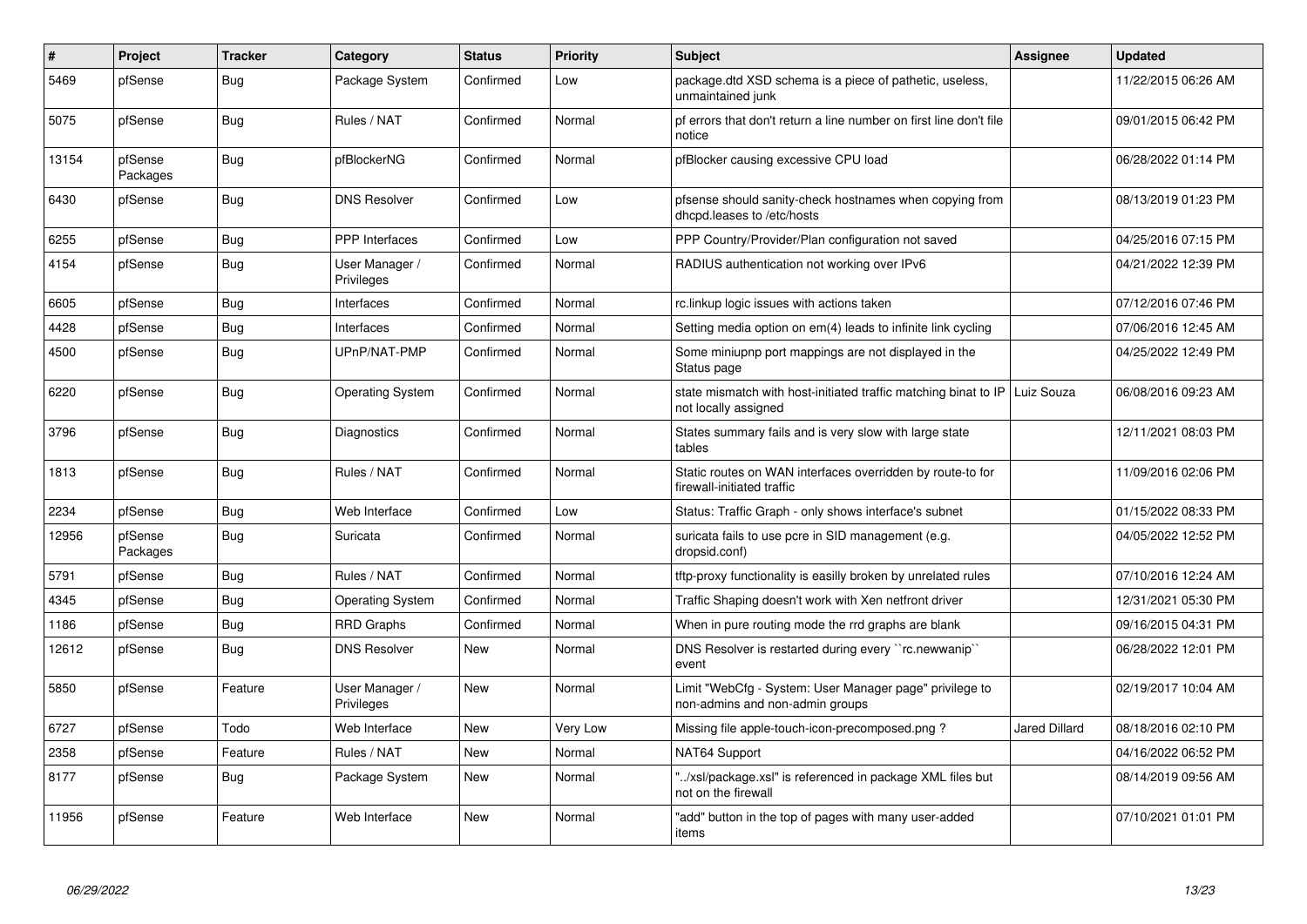| #     | Project             | <b>Tracker</b> | <b>Category</b>                     | <b>Status</b> | <b>Priority</b> | <b>Subject</b>                                                                                                            | Assignee   | <b>Updated</b>      |
|-------|---------------------|----------------|-------------------------------------|---------------|-----------------|---------------------------------------------------------------------------------------------------------------------------|------------|---------------------|
| 10712 | pfSense             | Bug            | Rules / NAT                         | New           | Normal          | "default allow LAN IPv6 to any" rule does not work right<br>after boot when using IPv6 PD                                 |            | 06/30/2020 12:17 AM |
| 12552 | pfSense             | Bug            | OpenVPN                             | New           | Normal          | "Pull DNS" option within OpenVPN client does not cause<br>pfSense to use DNS servers assigned by remote OpenVPN<br>server |            | 12/08/2021 08:45 AM |
| 7459  | pfSense             | Feature        | Diagnostics                         | New           | Low             | "Refresh" button for Diagnostics/Tables display                                                                           |            | 08/21/2019 09:27 AM |
| 11548 | pfSense             | Bug            | Rules / NAT                         | New           | Normal          | "rule expands to no valid combination" error from port<br>forward automatic rule mixing IPv4 and IPv6 elements            |            | 02/27/2021 03:18 PM |
| 10909 | pfSense<br>Packages | Feature        | <b>PIMD</b>                         | New           | Normal          | #define MAXVIFS 32 to 64                                                                                                  |            | 04/21/2022 12:39 PM |
| 11418 | pfSense             | Bug            | <b>IPsec</b>                        | New           | Very Low        | 'NAT-T: Force' is broken for IPv6 IPsec                                                                                   |            | 02/16/2021 08:25 AM |
| 8176  | pfSense             | Bug            | Package System                      | New           | Normal          | ./schema/packages.dtd -- referenced in *xml, but missing?                                                                 |            | 12/09/2017 06:52 PM |
| 7730  | pfSense             | <b>Bug</b>     | Interfaces                          | New           | High            | 2.3.4 1 greX: loop detected when hit save on filter rules or<br>interfaces                                                |            | 07/27/2017 08:16 AM |
| 8207  | pfSense             | Bug            | <b>Operating System</b>             | New           | Normal          | 2.4 cannot boot as a Xen VM with more than 7 NICs                                                                         |            | 06/25/2022 05:42 PM |
| 8963  | pfSense             | <b>Bug</b>     | <b>Traffic Shaper</b><br>(Limiters) | New           | Normal          | 2.4.4 Limiters don't work after CARP fail-over                                                                            |            | 12/10/2018 06:40 AM |
| 1388  | pfSense             | Feature        | Multi-WAN                           | New           | Normal          | 3G outbound failover connection with auto dial-up and<br>hang-up                                                          |            | 08/21/2019 11:27 AM |
| 5253  | pfSense             | Bug            | PPP Interfaces                      | New           | Normal          | 3gstats.php 100% CPU                                                                                                      |            | 01/08/2022 05:02 PM |
| 7235  | pfSense             | Bug            | <b>IPsec</b>                        | New           | Normal          | 4860 has not got significant IPsec performance rising with<br>enabled HW acceleration                                     | Luiz Souza | 12/18/2021 04:32 PM |
| 12832 | pfSense Plus        | Feature        | Hardware / Drivers                  | New           | Very Low        | 6100 configurable Blinking Blue LED                                                                                       |            | 02/22/2022 07:30 AM |
| 2117  | pfSense             | Feature        | <b>Operating System</b>             | New           | Normal          | 6RD support for ISPs like Swisscom                                                                                        |            | 08/22/2014 10:40 AM |
| 9585  | pfSense             | Bug            | Interfaces                          | New           | Normal          | 6RD: Unable to reach hosts on within same 6rd-domain                                                                      |            | 08/14/2019 02:39 PM |
| 9749  | pfSense<br>Packages | Feature        | Status_Monitoring                   | New           | Normal          | 95th percentile missing for quality in monitoring                                                                         |            | 09/12/2019 10:39 AM |
| 7899  | pfSense             | Bug            | <b>Traffic Shaper</b><br>(ALTQ)     | New           | Normal          | a floating 'match' rule on LAN does not put traffic from a<br>broswer on a clientpc into a shaper queue                   |            | 09/28/2017 09:16 AM |
| 1924  | pfSense             | Feature        | <b>Captive Portal</b>               | New           | Normal          | Ability of CP's allowed IP addresses to use aliases                                                                       |            | 07/26/2018 04:28 AM |
| 12665 | pfSense             | Feature        | Rules / NAT                         | New           | Normal          | Ability to add custom pf rules from the GUI                                                                               |            | 01/07/2022 09:30 AM |
| 7405  | pfSense             | Feature        | DHCP (IPv4)                         | New           | Normal          | Ability to add dhcp host reservations from "Diagnostics -><br>ARP table"                                                  |            | 10/12/2020 08:22 AM |
| 8532  | pfSense             | Feature        | OpenVPN                             | New           | Low             | Ability to add metric to pushed routes                                                                                    |            | 05/22/2018 07:45 AM |
| 8236  | pfSense             | Feature        | <b>DNS Resolver</b>                 | New           | Normal          | Ability to configure "forward-first" and "forward-host" options<br>for more robust domain overrides in DNS Resolver       |            | 12/26/2017 01:26 AM |
| 2218  | pfSense             | Feature        | CARP                                | New           | Normal          | Ability to delay CARP master status at boot time                                                                          |            | 03/03/2021 11:57 AM |
| 855   | pfSense             | Feature        | Multi-WAN                           | New           | Normal          | Ability to selectively kill states on gateways recovery                                                                   |            | 03/11/2022 08:30 AM |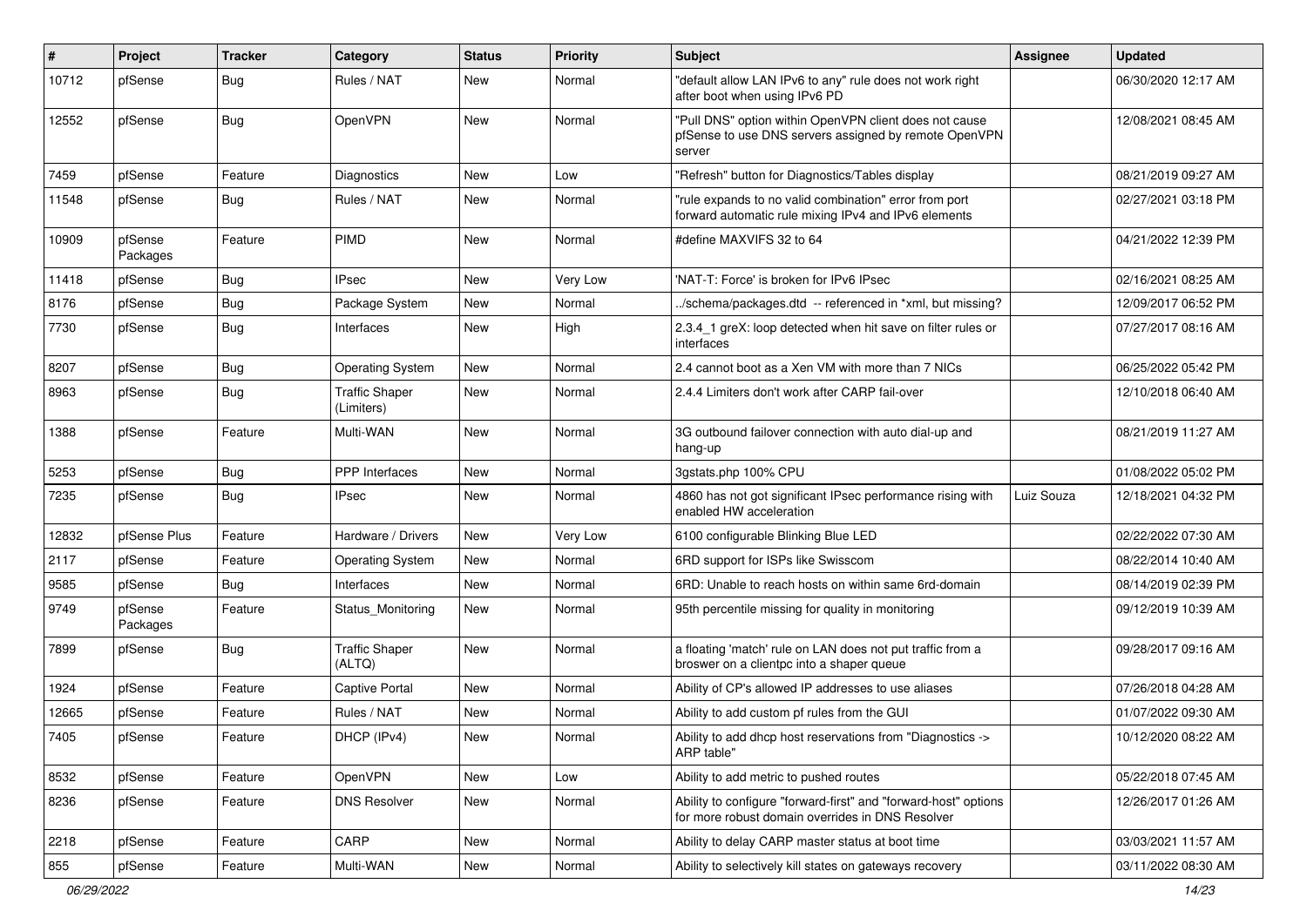| $\sharp$ | <b>Project</b>      | <b>Tracker</b> | Category            | <b>Status</b> | <b>Priority</b> | <b>Subject</b>                                                                                            | Assignee     | <b>Updated</b>      |
|----------|---------------------|----------------|---------------------|---------------|-----------------|-----------------------------------------------------------------------------------------------------------|--------------|---------------------|
| 7495     | pfSense             | Feature        | <b>DNS Resolver</b> | New           | Low             | Ability to set TTL for local for Unbound host overrides and<br>dhcp leases                                |              | 03/06/2018 09:46 AM |
| 628      | pfSense             | Feature        | Web Interface       | New           | Low             | Ability to specify listen IP address of management services<br>(SSH, web interface)                       |              | 07/09/2021 01:21 PM |
| 9725     | pfSense<br>Packages | Feature        | <b>ACME</b>         | New           | Very Low        | Ability to use template variables in acme package                                                         |              | 09/04/2019 07:12 AM |
| 3185     | pfSense             | Feature        | DHCP (IPv6)         | New           | Normal          | Accommodate a DHCPv6 failover-like mechanism                                                              |              | 11/24/2017 10:44 AM |
| 8213     | pfSense<br>Packages | Bug            | haproxy             | New           | Normal          | acl src file not populated from alias                                                                     |              | 12/21/2017 02:02 PM |
| 9299     | pfSense<br>Packages | Feature        | <b>ACME</b>         | New           | Normal          | ACME package: Automate add/remove firewall rule for port<br>forwarding                                    |              | 01/30/2019 10:09 PM |
| 12670    | pfSense<br>Packages | Bug            | <b>ACME</b>         | New           | Normal          | ACME package writes credentials to system log                                                             | Viktor Gurov | 03/07/2022 10:58 AM |
| 12623    | pfSense<br>Packages | Bug            | <b>ACME</b>         | New           | Normal          | acme.sh package   DNS-ISPConfig settings                                                                  | Viktor Gurov | 03/10/2022 03:42 PM |
| 9833     | pfSense<br>Packages | Feature        | <b>ACME</b>         | New           | Normal          | ACME: add ability to use custom ACME server                                                               |              | 04/07/2022 11:31 AM |
| 8560     | pfSense<br>Packages | Bug            | <b>ACME</b>         | <b>New</b>    | Normal          | ACME: can't update DNS records in DNSMadeEasy<br>registar for several domains with different API keys/ids |              | 06/08/2018 01:28 PM |
| 8285     | pfSense             | Bug            | Web Interface       | New           | Normal          | Actions on stale data may result in catastrophic results                                                  |              | 01/16/2018 08:08 PM |
| 12570    | pfSense Docs        | Correction     | General             | New           | Normal          | Active appliance list missing 6100                                                                        |              | 12/06/2021 11:41 AM |
| 13136    | pfSense<br>Packages | Feature        | pfBlockerNG         | New           | Normal          | Add crypt0rr DNS-over-HTTPS (DOH) provider list feeds                                                     |              | 05/07/2022 02:27 AM |
| 96       | pfSense             | Feature        | Rules / NAT         | New           | Normal          | Add "All local networks" to source and destination drop<br>down boxen in firewall rules                   |              | 02/06/2016 04:53 AM |
| 8224     | pfSense<br>Packages | Feature        | FreeRADIUS          | New           | Normal          | Add "OU" field to FreeRADIUS page                                                                         |              | 02/21/2018 12:53 AM |
| 12162    | pfSense Docs        | Todo           | Products            | New           | Normal          | Add "usb reset" as possible solution for non-booting flash<br>drives on the SG-1100                       |              | 10/07/2021 02:19 PM |
| 12025    | pfSense             | Todo           | Web Interface       | New           | Very Low        | Add 1:1 Validation to Notify Someone They are 1:1 NAT'ing<br>an Interface Address                         |              | 06/11/2021 10:05 AM |
| 12546    | pfSense Plus        | Feature        | Authentication      | New           | Normal          | Add 2FA Support to pfSense Plus Local Database<br>Authentication                                          |              | 06/25/2022 05:30 PM |
| 5474     | pfSense             | Feature        | Interfaces          | New           | Normal          | Add 802.1x configuration to wired interfaces.                                                             |              | 03/16/2016 04:32 PM |
| 4776     | pfSense             | Feature        | Wireless            | New           | Normal          | Add 802.1x dynamic vlan support                                                                           |              | 10/02/2020 07:42 AM |
| 7888     | pfSense             | Feature        | Package System      | New           | Normal          | Add a button in package manager GUI to upgrade all<br>packages                                            |              | 09/28/2017 05:50 AM |
| 7761     | pfSense             | Feature        | Rules / NAT         | New           | Normal          | Add a way to match on IPv6 proto=0 (hop-by-hop header<br>extension)                                       |              | 08/13/2019 03:49 PM |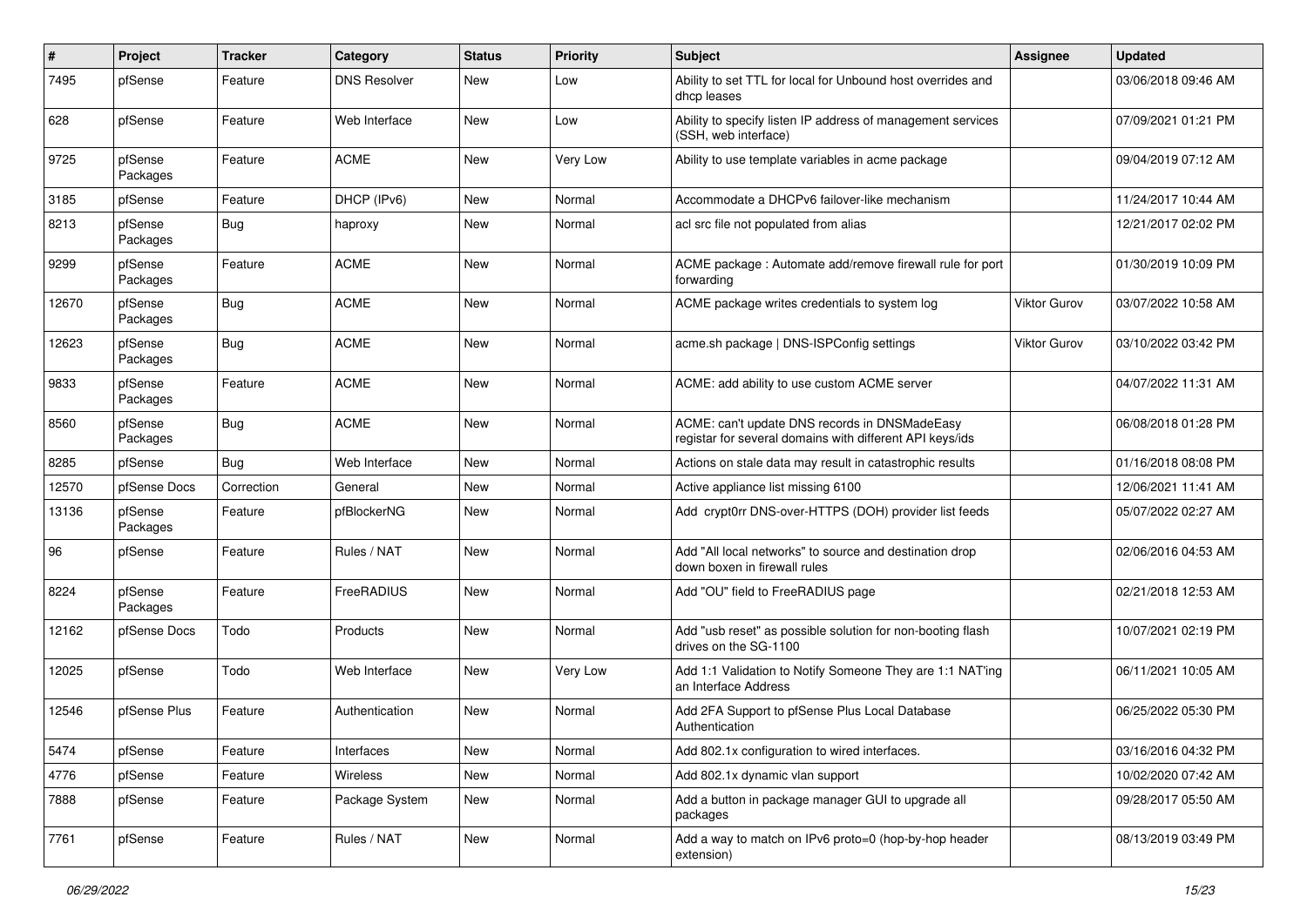| #     | <b>Project</b>      | <b>Tracker</b>     | Category                        | <b>Status</b> | <b>Priority</b> | <b>Subject</b>                                                                               | Assignee             | <b>Updated</b>      |
|-------|---------------------|--------------------|---------------------------------|---------------|-----------------|----------------------------------------------------------------------------------------------|----------------------|---------------------|
| 6917  | pfSense             | Feature            | Upgrade                         | New           | Normal          | Add ability to choose from what IP/IFACE you search for<br>updates                           |                      | 11/11/2016 09:51 AM |
| 6038  | pfSense             | Feature            | Interfaces                      | New           | Normal          | Add ability to configure which interface is chosen for<br>defining hostname IP in /etc/hosts |                      | 07/07/2017 09:56 AM |
| 12190 | pfSense             | Feature            | Rules / NAT                     | New           | Normal          | Add ability to reference ipv6 prefix in firewall rules and<br>aliases                        |                      | 08/05/2021 01:47 PM |
| 12551 | pfSense             | Feature            | <b>DNS Resolver</b>             | New           | Low             | Add ability to set DNS resolver search domain list                                           |                      | 12/01/2021 11:18 AM |
| 11156 | pfSense<br>Packages | Feature            | pfBlockerNG                     | New           | Normal          | Add an option include subdomains for the noAAAA feature                                      |                      | 12/11/2020 10:19 AM |
| 12300 | pfSense             | Feature            | Hardware / Drivers              | New           | Normal          | Add Aquantia Atlantic driver to pfsense                                                      |                      | 09/14/2021 06:49 AM |
| 10466 | pfSense<br>Packages | Feature            | Suricata                        | New           | Low             | Add checkbox to Suricata blocked host view to resolve all<br>resolvable IP's automatically   |                      | 02/02/2022 06:04 PM |
| 12564 | pfSense             | Feature            | Aliases / Tables                | New           | Low             | add column to show that an Alias is in use by or not                                         |                      | 12/04/2021 07:25 PM |
| 6696  | pfSense             | Bug                | <b>Traffic Shaper</b><br>(ALTQ) | New           | Low             | Add configure link to Status > Queues error message if<br>traffic shaping not configured     | <b>Jared Dillard</b> | 08/21/2019 08:55 AM |
| 10962 | pfSense             | Feature            | Dynamic DNS                     | New           | Normal          | Add Cpanel support for Dynamic DNS Clients                                                   |                      | 12/28/2020 01:56 PM |
| 9912  | pfSense<br>Packages | Feature            | ntop                            | New           | Normal          | add custom DPI to ntopng                                                                     |                      | 11/18/2019 10:57 AM |
| 10395 | pfSense             | Feature            | Dashboard                       | New           | Low             | Add Dashboard System Information support for more PC<br>Engines APU boards                   |                      | 02/17/2022 01:02 AM |
| 13135 | pfSense<br>Packages | Feature            | pfBlockerNG                     | <b>New</b>    | Normal          | Add dibdot DoH-IP-blocklists feeds                                                           | Viktor Gurov         | 05/08/2022 01:50 AM |
| 9200  | pfSense<br>Packages | Todo               | <b>ACME</b>                     | New           | Normal          | Add DNS support for Google domain to Acme manager                                            | Jim Pingle           | 02/15/2022 03:16 AM |
| 12097 | pfSense<br>Packages | Feature            | pfBlockerNG                     | New           | Normal          | Add dnsbl and geoip logs to system log                                                       |                      | 07/06/2021 01:25 PM |
| 12805 | pfSense Docs        | <b>New Content</b> | General                         | New           | Very Low        | Add documentation about what triggers a notfication                                          |                      | 02/15/2022 05:10 PM |
| 11369 | pfSense             | Feature            | <b>Operating System</b>         | New           | Low             | add Enabling IPv6 Source Address Validation support                                          |                      | 02/04/2021 10:03 AM |
| 3899  | pfSense             | Feature            | Web Interface                   | New           | Normal          | Add feature to allow reordering of <package> items in<br/>config.xml</package>               |                      | 09/27/2014 04:40 PM |
| 13201 | pfSense<br>Packages | Feature            | pfBlockerNG                     | New           | Normal          | Add FireHol Security IP Feeds                                                                |                      | 05/23/2022 06:34 AM |
| 12465 | pfSense<br>Packages | Feature            | haproxy                         | New           | Normal          | Add forwardfor advanced usecases                                                             |                      | 10/16/2021 07:35 PM |
| 7720  | pfSense             | Feature            | Hardware / Drivers              | New           | Normal          | Add general watchdog kernel modules (like ichwd) and<br>watchdogd support in the GUI.        |                      | 08/19/2019 01:20 PM |
| 8372  | pfSense             | Feature            | Logging                         | New           | Normal          | add gui setting to adjust refresh rate for dynamic firewall<br>logs                          |                      | 08/14/2019 10:31 AM |
| 4628  | pfSense             | Feature            | Web Interface                   | New           | Normal          | Add GUI to manage loader tunables (e.g. loader.conf.local)                                   |                      | 09/16/2015 04:28 PM |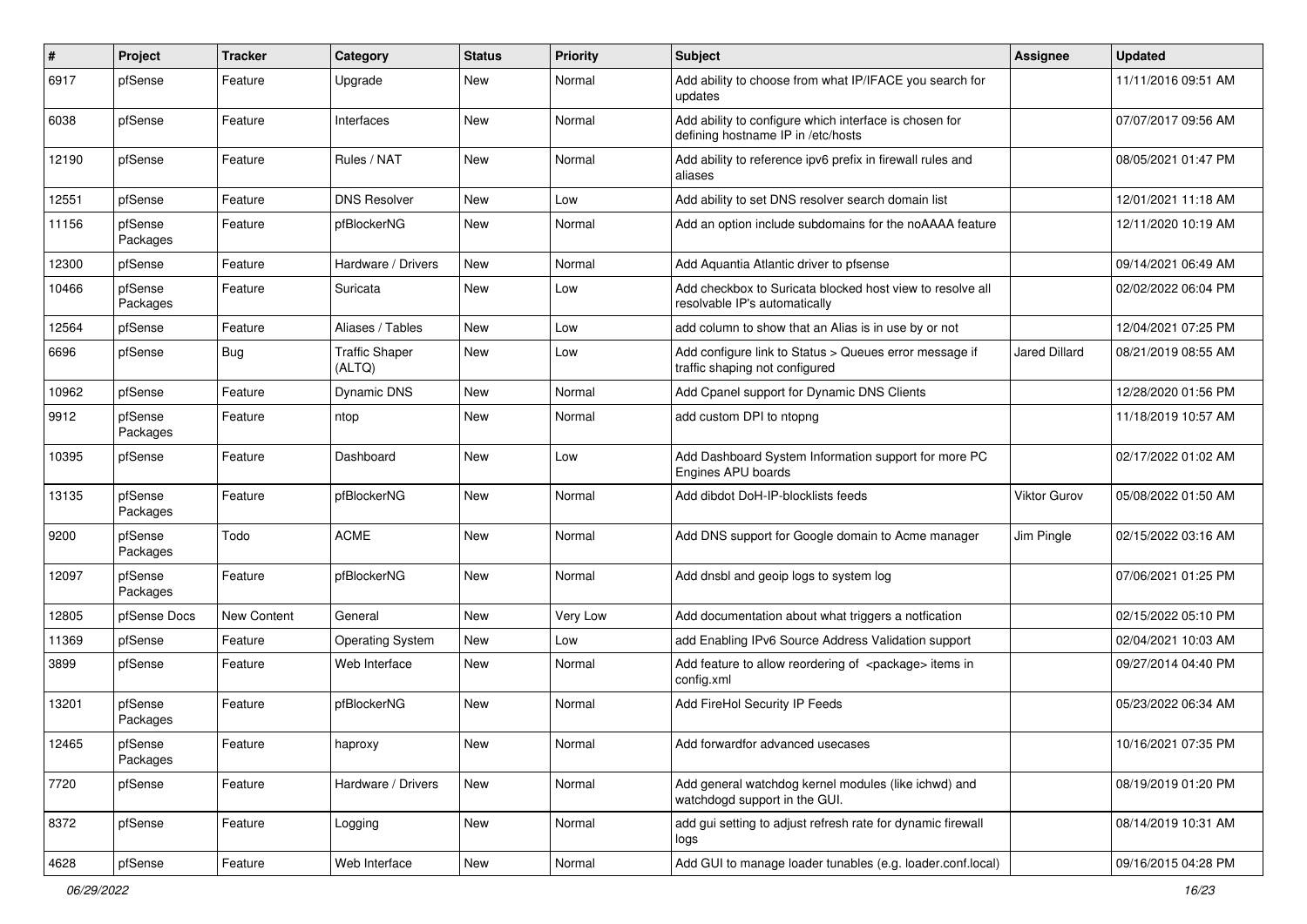| #     | Project             | <b>Tracker</b> | Category                | <b>Status</b> | Priority | <b>Subject</b>                                                                                      | Assignee | <b>Updated</b>      |
|-------|---------------------|----------------|-------------------------|---------------|----------|-----------------------------------------------------------------------------------------------------|----------|---------------------|
| 13244 | pfSense             | Feature        | Web Interface           | New           | Normal   | Add help text under Timezone settings in the GUI                                                    |          | 06/03/2022 01:00 PM |
| 6412  | pfSense             | Feature        | <b>Operating System</b> | New           | Normal   | Add includedir directive for /var/etc/xinet.d to xinetd<br>configuration                            |          | 08/13/2019 01:23 PM |
| 12711 | pfSense<br>Packages | Feature        | Telegraf                | New           | Normal   | Add InfluxDB V2 support                                                                             |          | 01/21/2022 02:54 AM |
| 746   | pfSense             | Feature        | Rules / NAT             | New           | Normal   | Add interface group to source/dest drop downs                                                       |          | 07/19/2010 05:10 PM |
| 12459 | pfSense             | Todo           | Virtual IP Addresses    | New           | Normal   | Add IP Alias subnet input validation                                                                |          | 10/15/2021 09:35 AM |
| 7626  | pfSense             | Feature        | Interfaces              | New           | Normal   | Add IPoE support for WAN                                                                            |          | 01/01/2022 12:31 AM |
| 9798  | pfSense<br>Packages | Feature        | pfBlockerNG             | New           | Normal   | add ipv4 and ipv6 dnscrypt-resolvers feeds                                                          |          | 10/14/2021 09:48 AM |
| 11703 | pfSense<br>Packages | Feature        | <b>FRR</b>              | New           | Normal   | add Krill and Routinator support BGP RPKI                                                           |          | 03/18/2021 07:47 PM |
| 12370 | pfSense             | Feature        | Rules / NAT             | New           | Low      | Add limiters to Queue column on firewall rule list                                                  |          | 09/14/2021 07:37 AM |
| 5307  | pfSense             | Feature        | <b>RRD Graphs</b>       | New           | Low      | Add logarithmic scale option to RRD graphs                                                          |          | 10/14/2015 07:37 AM |
| 1136  | pfSense             | Feature        | Rules / NAT             | New           | Normal   | Add logic to automatically avoid route-to for static route<br>networks                              |          | 10/09/2018 05:11 AM |
| 12860 | pfSense<br>Packages | Feature        | New Package<br>Request  | New           | Normal   | add mmc-utils package to all images                                                                 |          | 02/24/2022 07:18 AM |
| 8099  | pfSense<br>Packages | Feature        | Telegraf                | New           | Normal   | Add more configuration flexibility to Telegraf                                                      |          | 08/13/2019 09:39 AM |
| 8558  | pfSense             | Feature        | Web Interface           | New           | Normal   | Add more table sorting in various UI pages                                                          |          | 08/21/2019 09:14 AM |
| 290   | pfSense             | Feature        | Multi-WAN               | New           | Low      | Add Multi-WAN awareness to UPnP                                                                     |          | 01/06/2016 05:24 PM |
| 753   | pfSense             | Feature        | <b>OpenVPN</b>          | New           | Normal   | Add OpenVPN foreign option support                                                                  |          | 09/02/2019 10:38 AM |
| 13009 | pfSense             | Feature        | <b>OpenVPN</b>          | New           | Normal   | Add option for multiple remote addresses to OpenVPN<br>Client                                       |          | 03/31/2022 12:42 PM |
| 7800  | pfSense             | Feature        | Logging                 | New           | Normal   | Add option for state logging                                                                        |          | 08/13/2019 03:51 PM |
| 7686  | pfSense<br>Packages | Feature        | haproxy                 | New           | Normal   | Add option in HAProxy to configure SSL defaults based on<br>the Mozilla SSL Configuration Generator |          | 08/16/2019 01:09 PM |
| 11056 | pfSense             | Feature        | Interfaces              | New           | Normal   | Add option to disable flow-control on interfaces in GUI                                             |          | 11/11/2020 04:41 PM |
| 4098  | pfSense             | Feature        | Authentication          | New           | Normal   | Add option to force a password change on login                                                      |          | 08/21/2019 10:31 AM |
| 12329 | pfSense<br>Packages | Feature        | Avahi                   | New           | Normal   | Add optional floating firewall rules for IPv4 and IPv6                                              |          | 02/09/2022 04:43 PM |
| 8330  | pfSense             | Feature        | DHCP (IPv4)             | New           | Normal   | add options for ddns-local-address statements                                                       |          | 04/27/2021 12:31 PM |
| 3882  | pfSense             | Feature        | Web Interface           | New           | Normal   | Add OUI database to the base system, remove dependency<br>on nmap                                   |          | 03/08/2018 06:44 PM |
| 10547 | pfSense<br>Packages | Feature        | New Package<br>Request  | New           | Normal   | Add package addrwatch. Addrwatch is like arpwatch but<br>works with ipv4 and ipv6                   |          | 05/11/2020 09:20 AM |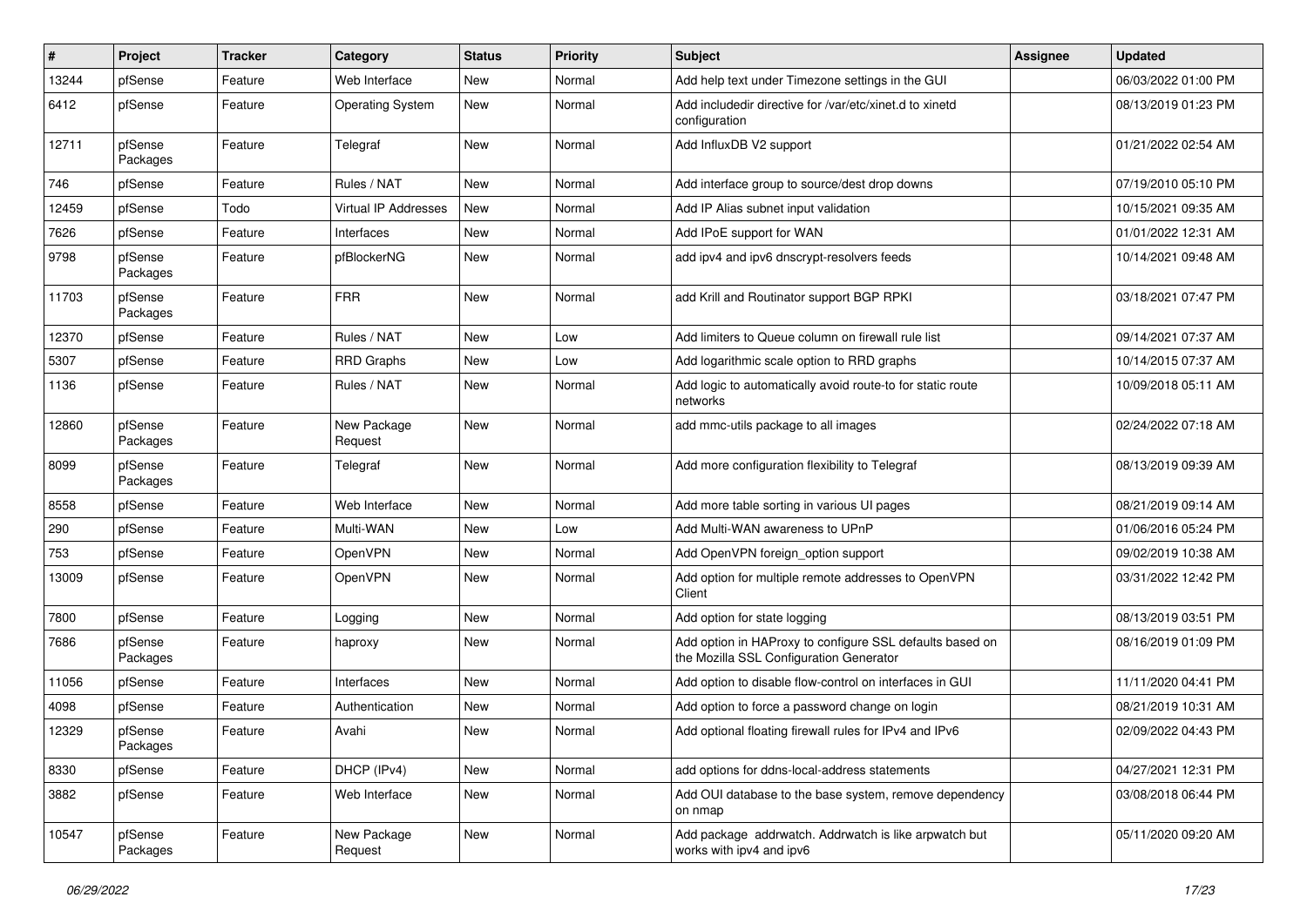| $\#$  | Project             | <b>Tracker</b> | Category                        | <b>Status</b> | <b>Priority</b> | <b>Subject</b>                                                                            | Assignee     | <b>Updated</b>      |
|-------|---------------------|----------------|---------------------------------|---------------|-----------------|-------------------------------------------------------------------------------------------|--------------|---------------------|
| 9315  | pfSense<br>Packages | Feature        | New Package<br>Request          | New           | Normal          | Add Package: dnscrypt-proxy                                                               |              | 03/05/2021 02:38 AM |
| 2771  | pfSense             | Feature        | Rules / NAT                     | <b>New</b>    | Normal          | Add packet tracing simulator                                                              |              | 08/13/2019 12:24 PM |
| 10839 | pfSense             | Feature        | <b>Traffic Shaper</b><br>(ALTQ) | New           | Normal          | Add popular messengers to the Traffic Shaper Wizard                                       |              | 08/18/2020 10:07 AM |
| 5360  | pfSense             | Feature        | UPnP/NAT-PMP                    | <b>New</b>    | Normal          | Add possibility to configure independent "UPnP &<br>NAT-PMP" instances                    |              | 10/31/2015 04:25 AM |
| 8216  | pfSense<br>Packages | Feature        | Telegraf                        | New           | Normal          | Add prometheus output for telegraf                                                        |              | 09/09/2020 05:33 AM |
| 6804  | pfSense             | Feature        | Diagnostics                     | New           | Very Low        | Add row counter into Diagnostics -> Edit File                                             |              | 08/20/2019 03:44 PM |
| 9060  | pfSense             | Feature        | Logging                         | New           | Normal          | add rule name filtering field for firewall log viewer                                     |              | 08/14/2019 12:38 PM |
| 4997  | pfSense             | Feature        | Rules / NAT                     | New           | Normal          | Add setting option to choose default log action for new<br>firewall rules                 |              | 08/20/2019 03:29 PM |
| 9044  | pfSense<br>Packages | Feature        | New Package<br>Request          | New           | Normal          | Add SoftEther                                                                             |              | 11/02/2019 10:51 AM |
| 1979  | pfSense             | Feature        | Aliases / Tables                | <b>New</b>    | Normal          | Add some default read-only system aliases                                                 | Jim Pingle   | 08/21/2019 11:01 AM |
| 9222  | pfSense             | Feature        | Authentication                  | New           | Normal          | Add sshguard log when release an IP                                                       |              | 08/14/2019 01:00 PM |
| 13058 | pfSense             | Todo           | Rules / NAT                     | New           | Normal          | Add static routes and directly connected networks back to<br>policy route negation rules  |              | 04/13/2022 08:05 AM |
| 5525  | pfSense             | Feature        | OpenVPN                         | New           | Normal          | Add static routes for OpenVPN client remote peer<br>addresses when using non-default WANs |              | 11/25/2015 08:44 AM |
| 11997 | pfSense<br>Packages | Bug            | <b>IPsec Profile Wizard</b>     | New           | Normal          | Add Support for Android Strongswan Profiles in the Profile<br>Wizard                      | Jim Pingle   | 07/10/2021 07:51 PM |
| 13296 | pfSense             | Feature        | DHCP (IPv6)                     | New           | Normal          | Add support for DHCP6 OPTION_PD_EXCLUDE (RFC<br>6603)                                     |              | 06/24/2022 10:10 PM |
| 12286 | pfSense<br>Packages | <b>Bug</b>     | FreeRADIUS                      | New           | Normal          | Add support for ntlm auth in LDAP                                                         |              | 08/20/2021 08:27 AM |
| 13260 | pfSense             | Feature        | Authentication                  | New           | Normal          | Add support for OpenVPN static-challenge                                                  |              | 06/09/2022 02:04 PM |
| 10600 | pfSense<br>Packages | Feature        | pfBlockerNG                     | New           | Normal          | Add support for pfBlockerNG "Action list" feature                                         |              | 08/10/2020 02:39 AM |
| 12281 | pfSense<br>Packages | Feature        | <b>Nut</b>                      | New           | Normal          | Add support for Telegram/Pushover notifications                                           | Viktor Gurov | 01/24/2022 07:25 AM |
| 11931 | pfSense<br>Packages | Feature        | <b>ACME</b>                     | New           | Normal          | Add support for validating a domain's ownership via Google<br>Cloud Cloud DNS             |              | 02/15/2022 03:18 AM |
| 9238  | pfSense<br>Packages | Feature        | New Package<br>Request          | New           | Normal          | Add support for Zerotier                                                                  |              | 05/17/2021 01:58 PM |
| 12139 | pfSense             | Feature        | <b>DNS Forwarder</b>            | New           | Normal          | Add support in for specifying a DNSMASQ configuration file                                |              | 07/16/2021 09:45 PM |
| 10223 | pfSense             | Feature        | Interfaces                      | New           | Normal          | Add the ability to create additional loopback interfaces                                  |              | 12/15/2020 04:35 PM |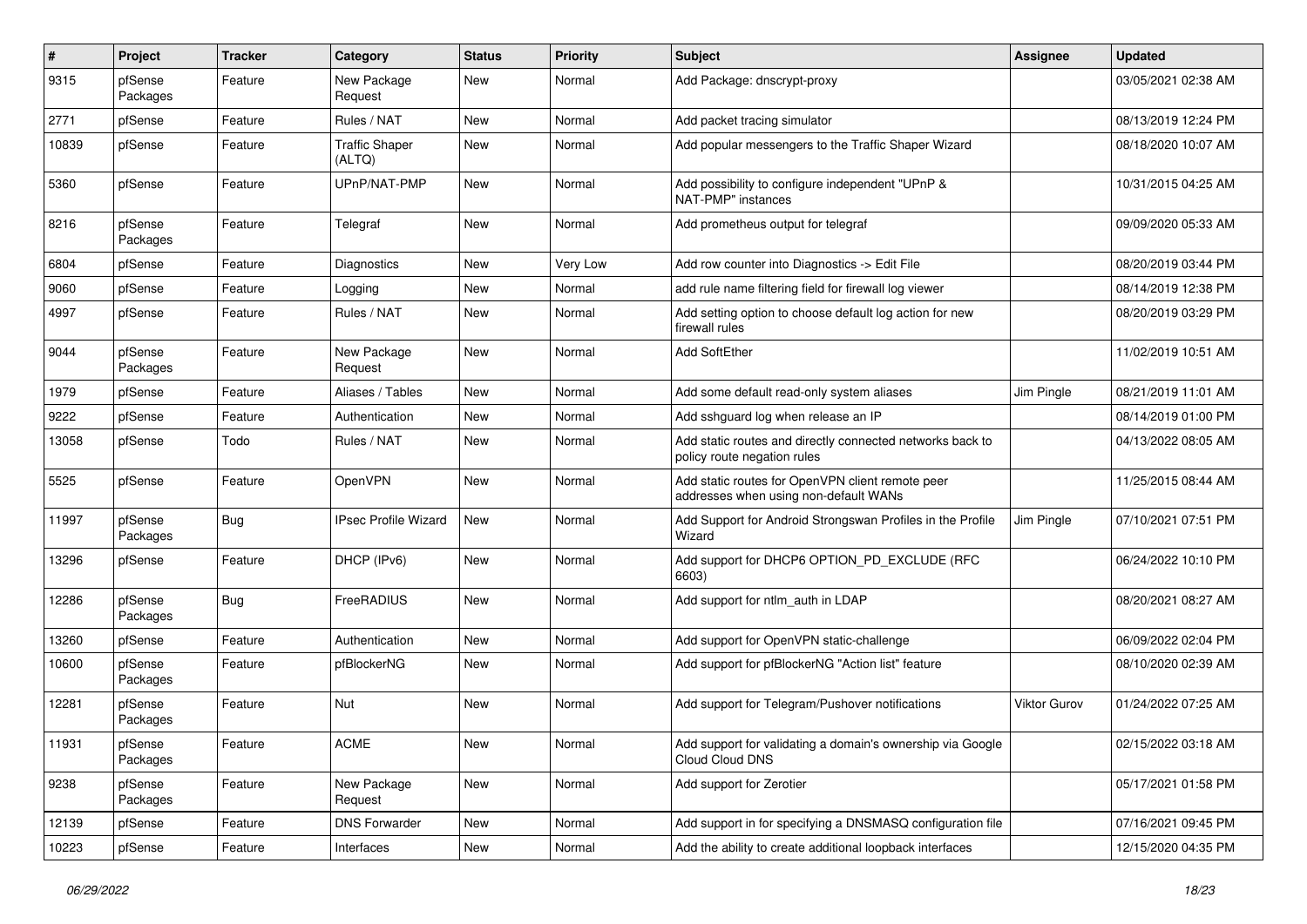| #     | Project             | <b>Tracker</b> | Category                 | <b>Status</b> | <b>Priority</b> | Subject                                                                                                          | <b>Assignee</b> | <b>Updated</b>      |
|-------|---------------------|----------------|--------------------------|---------------|-----------------|------------------------------------------------------------------------------------------------------------------|-----------------|---------------------|
| 12521 | pfSense             | Feature        | <b>Operating System</b>  | New           | Very Low        | Add the BBR2, QUIC, RACK Congestion Control (CC)<br>protocols                                                    |                 | 11/15/2021 07:40 AM |
| 7922  | pfSense             | Feature        | Rules / NAT              | <b>New</b>    | Normal          | Add the option to select the ISP IPv6 Delegated Prefix as a<br>destination in firewall rules                     |                 | 10/10/2017 06:36 PM |
| 12676 | pfSense             | Feature        | Rules / NAT              | New           | Normal          | Add the Tagged option on the Port Forward rules edit page                                                        |                 | 01/11/2022 05:52 AM |
| 4374  | pfSense             | Feature        | <b>Notifications</b>     | New           | Low             | Add timestamps to notification e-mails                                                                           |                 | 02/05/2015 12:43 AM |
| 10514 | pfSense             | Feature        | Web Interface            | New           | Normal          | Add to every page an unparsed Notes field for<br>administrative reference                                        |                 | 04/30/2020 06:32 PM |
| 9800  | pfSense             | Feature        | Hardware / Drivers       | New           | Normal          | Add toggle for net.isr.dispatch=deferred in GUI                                                                  |                 | 09/29/2019 06:18 AM |
| 7181  | pfSense             | Feature        | Rules / NAT              | New           | Low             | Add Top and Add Bottom on Seperator                                                                              |                 | 08/21/2019 08:55 AM |
| 13311 | pfSense Docs        | New Content    | Troubleshooting          | New           | High            | Add troubleshooting tips for ZFS boot issues                                                                     |                 | 06/28/2022 11:04 AM |
| 9591  | pfSense             | Feature        | Rules / NAT              | New           | Normal          | Add under firewall rules a search box                                                                            |                 | 08/14/2019 02:39 PM |
| 12457 | pfSense Docs        | Todo           | Packages                 | <b>New</b>    | Very Low        | Add UPS Configuration Recipes for apcupsd and nut UPS<br>Packages with Common Brand Units                        |                 | 10/18/2021 08:37 AM |
| 7852  | pfSense             | Feature        | <b>DNS Resolver</b>      | New           | Normal          | Add views support to Unbound GUI                                                                                 |                 | 09/11/2017 12:26 PM |
| 8161  | pfSense<br>Packages | Feature        | FreeRADIUS               | New           | Very Low        | Add virtual server support to FreeRadius                                                                         |                 | 12/05/2017 01:57 PM |
| 12905 | pfSense             | Bug            | Web Interface            | New           | Normal          | Add VLAN Re-assignment to Import Interface Mismatch<br>Wizard                                                    |                 | 03/07/2022 08:05 AM |
| 11732 | pfSense Plus        | Feature        | Hardware / Drivers       | New           | Normal          | Add VXLAN Support to pfSense Plus                                                                                |                 | 03/15/2022 02:35 AM |
| 11280 | pfSense             | Todo           | WireGuard                | New           | Normal          | Add WireGuard to ALTQ list                                                                                       |                 | 04/27/2021 12:32 PM |
| 12859 | pfSense<br>Packages | Feature        | Zabbix                   | New           | Normal          | Add Zabbix 6.0 LTS (agent and proxy) packages                                                                    |                 | 02/23/2022 07:11 AM |
| 10265 | pfSense<br>Packages | <b>Bug</b>     | <b>Notes</b>             | New           | Very Low        | Adding a Note with malformed title will force system restore                                                     |                 | 02/27/2020 10:12 AM |
| 11410 | pfSense<br>Packages | Feature        | New Package<br>Request   | New           | Normal          | adding bpytop (former Bashtop)                                                                                   |                 | 07/26/2021 12:33 PM |
| 12658 | pfSense<br>Packages | Feature        | darkstat                 | <b>New</b>    | Normal          | Adding prometheus metrics to darkstat                                                                            |                 | 05/27/2022 09:44 PM |
| 4899  | pfSense             | Feature        | DHCP (IPv4)              | New           | Normal          | Additional BOOTP/DHCP Options should allow a force<br>option                                                     |                 | 01/02/2018 02:24 PM |
| 790   | pfSense             | Feature        | <b>Operating System</b>  | New           | Normal          | Advanced options for dnsclient (resolv.conf)                                                                     |                 | 04/21/2022 12:39 PM |
| 13074 | pfSense Plus        | Bug            | Cryptographic<br>Modules | New           | Normal          | AES-GCM with SafeXcel on Netgate 2100 causes MBUF<br>overload                                                    |                 | 06/12/2022 11:14 AM |
| 9654  | pfSense             | <b>Bug</b>     | <b>DNS Resolver</b>      | New           | Normal          | After reboot, the DNS resolver must be restarted before it<br>will advertise the ipv6 DNS address of the router. |                 | 11/20/2020 03:12 AM |
| 11493 | pfSense<br>Packages | <b>Bug</b>     | Zabbix                   | New           | Very Low        | After upgrade zabbix proxy wont start                                                                            |                 | 02/21/2021 05:31 AM |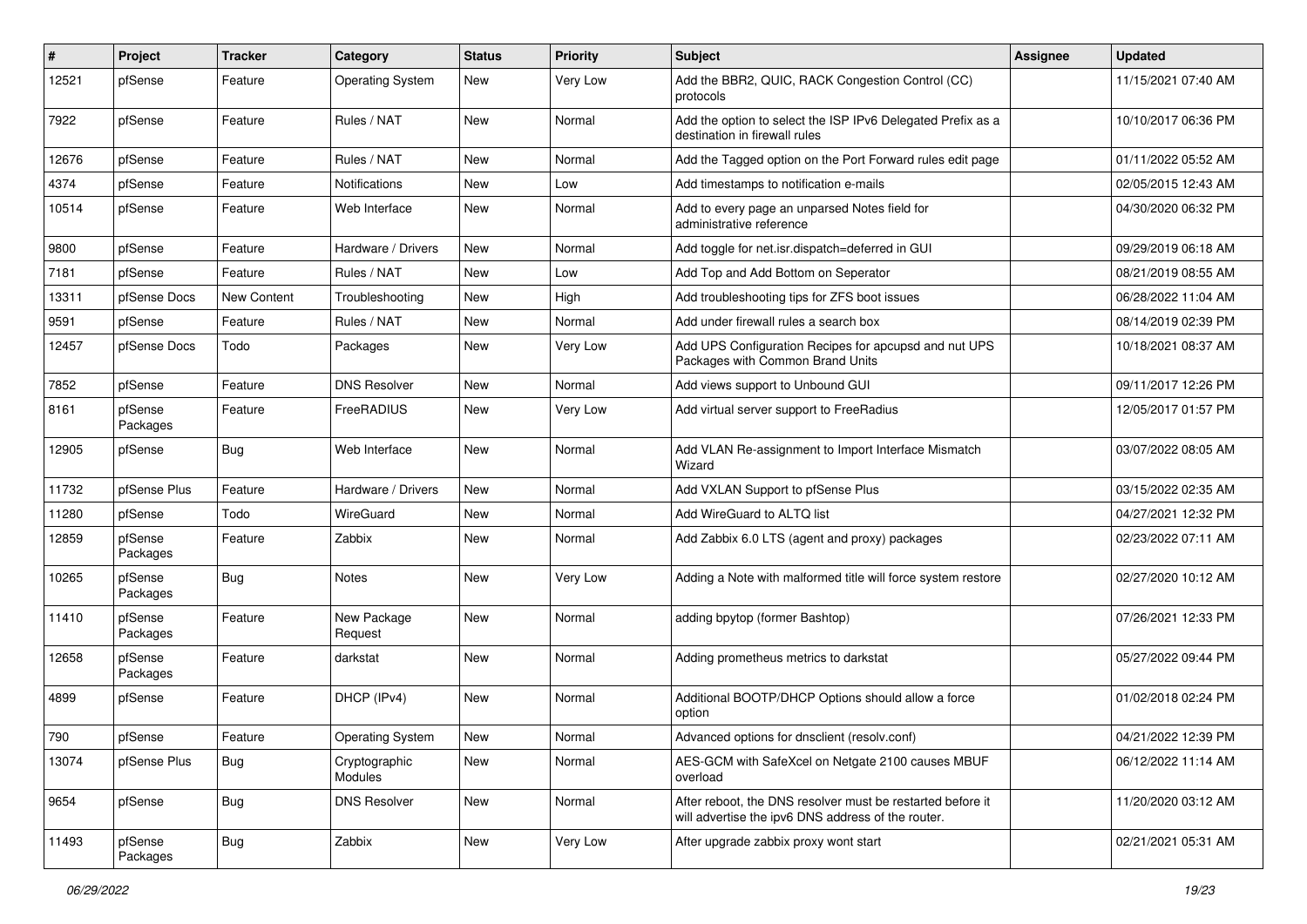| $\sharp$ | Project             | <b>Tracker</b> | Category          | <b>Status</b> | Priority | <b>Subject</b>                                                                       | <b>Assignee</b>      | <b>Updated</b>      |
|----------|---------------------|----------------|-------------------|---------------|----------|--------------------------------------------------------------------------------------|----------------------|---------------------|
| 12708    | pfSense             | <b>Bug</b>     | Aliases / Tables  | New           | Normal   | alias with non resolving DNS entry breaks underlying pf<br>table                     |                      | 02/20/2022 06:13 PM |
| 4195     | pfSense             | Feature        | Aliases / Tables  | New           | Low      | Aliases: sections                                                                    |                      | 08/21/2019 11:01 AM |
| 6457     | pfSense             | Feature        | Installer         | <b>New</b>    | Normal   | Allow ability to configure AWS EC2 AMI via userdata                                  |                      | 09/21/2020 02:54 PM |
| 946      | pfSense             | Feature        | <b>IPsec</b>      | New           | Normal   | Allow aliases to be used to define IPsec phase 2 networks                            |                      | 04/21/2022 12:39 PM |
| 4989     | pfSense             | Feature        | <b>IPsec</b>      | New           | Normal   | Allow all valid strongswan remote gateway options in gui                             |                      | 08/20/2015 02:57 PM |
| 3862     | pfSense             | Feature        | <b>IGMP Proxy</b> | New           | Normal   | Allow configuration of IGMP proxy's 'quickleave' parameter<br>from the web interface |                      | 04/05/2016 03:24 AM |
| 3552     | pfSense             | Feature        | PPP Interfaces    | New           | Normal   | Allow configuring link keep-alive value in PPP                                       |                      | 05/14/2014 10:26 AM |
| 12736    | pfSense<br>Packages | Feature        | pfBlockerNG       | New           | Low      | Allow custom cron intervals                                                          |                      | 01/30/2022 08:55 PM |
| 12600    | pfSense             | Feature        | Aliases / Tables  | <b>New</b>    | Normal   | allow custom mask for a network alias created from a<br><b>FQDN</b>                  |                      | 12/15/2021 10:50 AM |
| 6776     | pfSense             | Feature        | Rules / NAT       | New           | Normal   | Allow disabling of "filter rule association" by default                              |                      | 08/17/2021 10:56 AM |
| 9063     | pfSense             | Feature        | Dynamic DNS       | New           | Normal   | Allow dynamic DNS client entry to specify which Check IP<br>service to use           |                      | 10/24/2018 11:53 AM |
| 3623     | pfSense             | Feature        | Package System    | New           | Normal   | Allow each package to choose if it is restarted on interface<br>events               |                      | 04/26/2014 01:00 PM |
| 5825     | pfSense             | Feature        | Authentication    | New           | Normal   | Allow EAP-RADIUS for authentication servers                                          |                      | 08/21/2019 10:32 AM |
| 4501     | pfSense             | Feature        | Notifications     | New           | Normal   | Allow email report to send multiple destination                                      |                      | 02/06/2016 04:07 AM |
| 7691     | pfSense<br>Packages | Feature        | Squid             | New           | Normal   | Allow for custom icap services for squid                                             |                      | 08/24/2017 03:16 AM |
| 5629     | pfSense             | Bug            | <b>IPsec</b>      | New           | Normal   | Allow for IPsec configuration using certs without a CA                               |                      | 12/31/2021 05:21 PM |
| 4165     | pfSense             | Feature        | Rules / NAT       | New           | Low      | Allow for security zones when defining interfaces and<br>firewall rules.             |                      | 02/06/2016 04:35 AM |
| 8769     | pfSense<br>Packages | Feature        | FreeRADIUS        | New           | Normal   | Allow FreeRADIUS users to change their own Passwords<br>and Pins                     |                      | 10/11/2018 11:34 AM |
| 6796     | pfSense             | Feature        | Interfaces        | New           | Normal   | Allow hostnames as GRE and GIF endpoints                                             |                      | 08/13/2019 02:35 PM |
| 7971     | pfSense             | Feature        | Captive Portal    | New           | Normal   | Allow import, export and synchronization of MACs under<br>Captive Portal service     |                      | 10/19/2017 04:56 AM |
| 2693     | pfSense             | Feature        | Console Menu      | New           | Normal   | Allow mapping mapping non-physical interfaces via console                            | <b>Mathieu Simon</b> | 11/27/2012 03:00 PM |
| 1268     | pfSense             | Feature        | Certificates      | New           | Normal   | Allow mass renewing of certs                                                         |                      | 11/01/2019 03:17 PM |
| 6956     | pfSense             | Feature        | Captive Portal    | New           | Normal   | Allow more control over concurrent logins                                            |                      | 11/23/2016 12:01 PM |
| 371      | pfSense             | Feature        | Rules / NAT       | New           | Normal   | Allow moving of bogon and RFC 1918 rules                                             |                      | 02/06/2016 04:53 AM |
| 10890    | pfSense             | Feature        | Interfaces        | New           | Normal   | Allow multiple assigned interfaces to track status of a single<br>switch port        |                      | 09/14/2020 07:20 AM |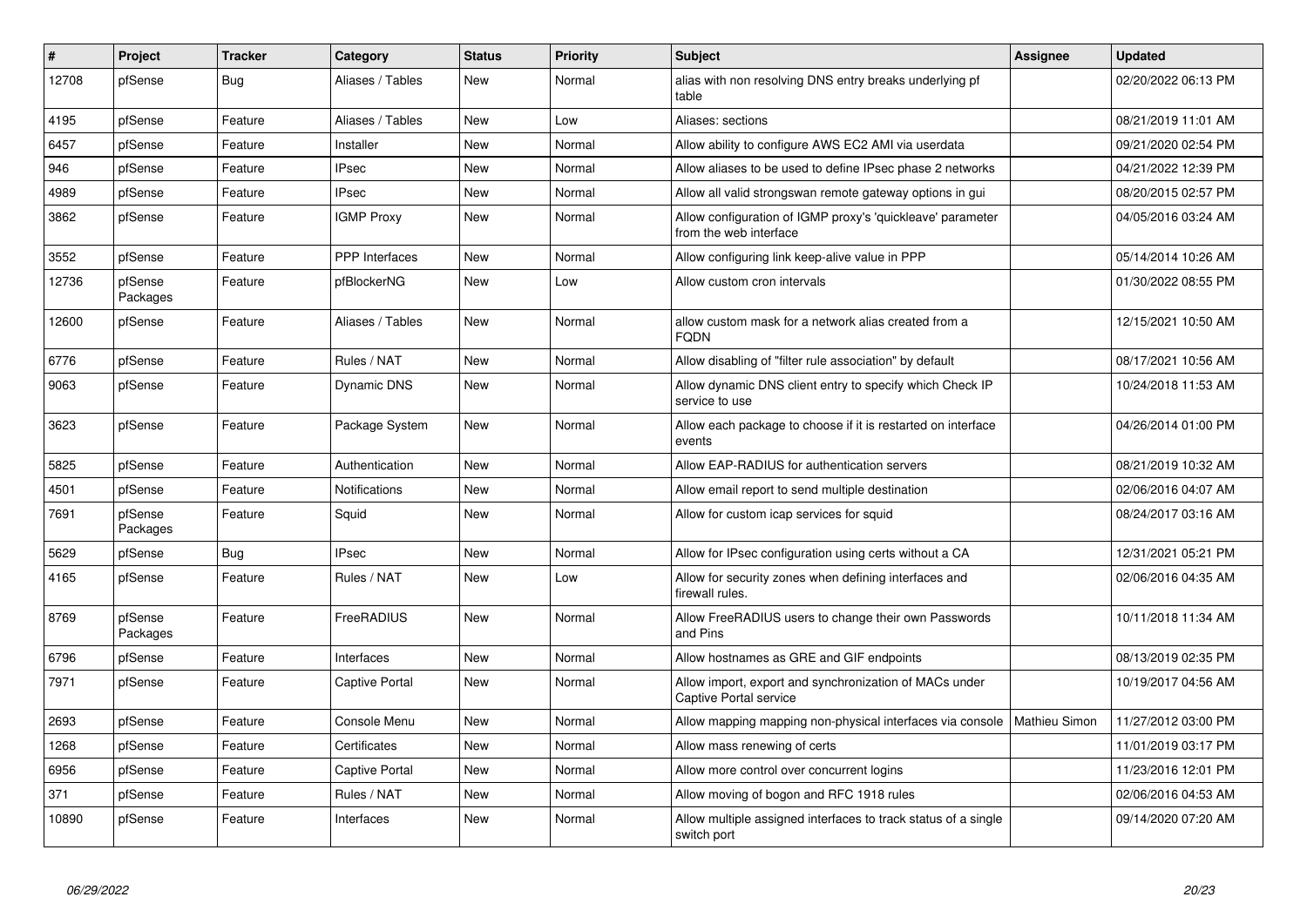| #     | Project             | <b>Tracker</b> | Category                        | <b>Status</b> | <b>Priority</b> | Subject                                                                                                 | Assignee             | <b>Updated</b>      |
|-------|---------------------|----------------|---------------------------------|---------------|-----------------|---------------------------------------------------------------------------------------------------------|----------------------|---------------------|
| 11438 | pfSense             | Feature        | Hardware / Drivers              | New           | Low             | Allow multiple cryptographic accelerator modules to be<br>loaded at the same time                       |                      | 02/18/2021 12:40 PM |
| 6604  | pfSense             | Feature        | <b>NTPD</b>                     | New           | Normal          | Allow NTP server list to be overridden by DHCP/PPP                                                      |                      | 08/13/2019 01:39 PM |
| 10841 | pfSense<br>Packages | Feature        | pfBlockerNG                     | New           | Normal          | Allow per Source/VLAN/Network individual black&whitelists                                               |                      | 10/18/2020 07:42 AM |
| 7078  | pfSense             | Feature        | OpenVPN                         | New           | Low             | Allow reordering of client specific overrides in OpenVPN                                                |                      | 11/21/2019 02:48 PM |
| 8458  | pfSense             | Feature        | Dashboard                       | New           | Low             | Allow reordering of interface widget                                                                    |                      | 08/14/2019 10:52 AM |
| 2479  | pfSense             | Feature        | Dashboard                       | New           | Normal          | Allow reordering of the traffic graphs on the dashboard                                                 |                      | 06/08/2012 04:13 PM |
| 1935  | pfSense             | Feature        | Rules / NAT                     | New           | Normal          | Allow rule with max-src-conn-* options to make conditional<br>use of "overload <virusprot>"</virusprot> |                      | 10/07/2011 09:31 AM |
| 8178  | pfSense             | Feature        | Package System                  | New           | Normal          | Allow setting attributes for form elements in package XML                                               |                      | 12/09/2017 07:48 PM |
| 12077 | pfSense             | Feature        | Gateways                        | New           | Normal          | Allow stick-connections per gateway group                                                               |                      | 06/24/2021 08:45 AM |
| 10653 | pfSense<br>Packages | Feature        | <b>FRR</b>                      | New           | Normal          | Allow to download frr status                                                                            | Jim Pingle           | 06/11/2020 01:21 AM |
| 10468 | pfSense             | Feature        | Web Interface                   | New           | Normal          | Allow to download log files from WebGUI                                                                 |                      | 04/17/2020 06:17 AM |
| 10258 | pfSense             | Feature        | Certificates                    | New           | Very Low        | allow to sign CA                                                                                        |                      | 02/20/2020 04:20 AM |
| 10377 | pfSense<br>Packages | Feature        | FreeRADIUS                      | New           | Very Low        | Allow usage of TOTP (Google-Authenticator) without PIN                                                  |                      | 03/30/2020 11:43 AM |
| 12473 | pfSense             | Feature        | <b>IPsec</b>                    | New           | Normal          | Allow user adjustment of IPsec Keep Alive periodic checks                                               |                      | 12/22/2021 05:59 AM |
| 10843 | pfSense             | Feature        | Authentication                  | New           | Normal          | Allow user manager settings to specify multiple<br>authentication servers                               |                      | 01/13/2022 07:22 AM |
| 7216  | pfSense             | Feature        | Web Interface                   | New           | Normal          | Allow user to choose date display format                                                                | <b>Phillip Davis</b> | 02/02/2018 04:20 PM |
| 8483  | pfSense             | Feature        | <b>Traffic Shaper</b><br>(ALTQ) | New           | Normal          | Allow user to choose order of Queues status                                                             |                      | 08/21/2019 09:12 AM |
| 7902  | pfSense<br>Packages | Feature        | OpenVPN Client<br>Export        | New           | Low             | allow vpn client export of other to be a blank field                                                    |                      | 08/19/2019 03:33 PM |
| 11757 | pfSense             | Feature        | <b>XMLRPC</b>                   | <b>New</b>    | Normal          | Allow XMLRPC sync to bypass default auth server in favor<br>of local database                           |                      | 03/30/2021 03:18 PM |
| 12903 | pfSense             | Feature        | Notifications                   | New           | Normal          | alternative authentication methods for email notifications?                                             |                      | 03/07/2022 07:52 AM |
| 10765 | pfSense             | <b>Bug</b>     | Authentication                  | New           | Normal          | Ampersands in Idap extended query are escaped twice                                                     |                      | 09/02/2020 07:55 AM |
| 10845 | pfSense<br>Packages | <b>Bug</b>     | apcupsd                         | New           | Normal          | apcupsd doesn't stop when not enabled                                                                   |                      | 08/24/2020 10:16 AM |
| 9310  | pfSense Docs        | Correction     | Products                        | <b>New</b>    | Normal          | Appliances with internal switch need the MAC Address<br>section of their Getting Started guides updated | Jim Pingle           | 09/23/2020 10:24 AM |
| 8454  | pfSense<br>Packages | <b>Bug</b>     | arpwatch                        | New           | Very Low        | Arpwatch package break email notifications from other<br>sources                                        |                      | 06/23/2022 07:49 PM |
| 9676  | pfSense<br>Packages | <b>Bug</b>     | pfBlockerNG                     | New           | Normal          | AS lookup fails                                                                                         |                      | 12/26/2019 12:17 AM |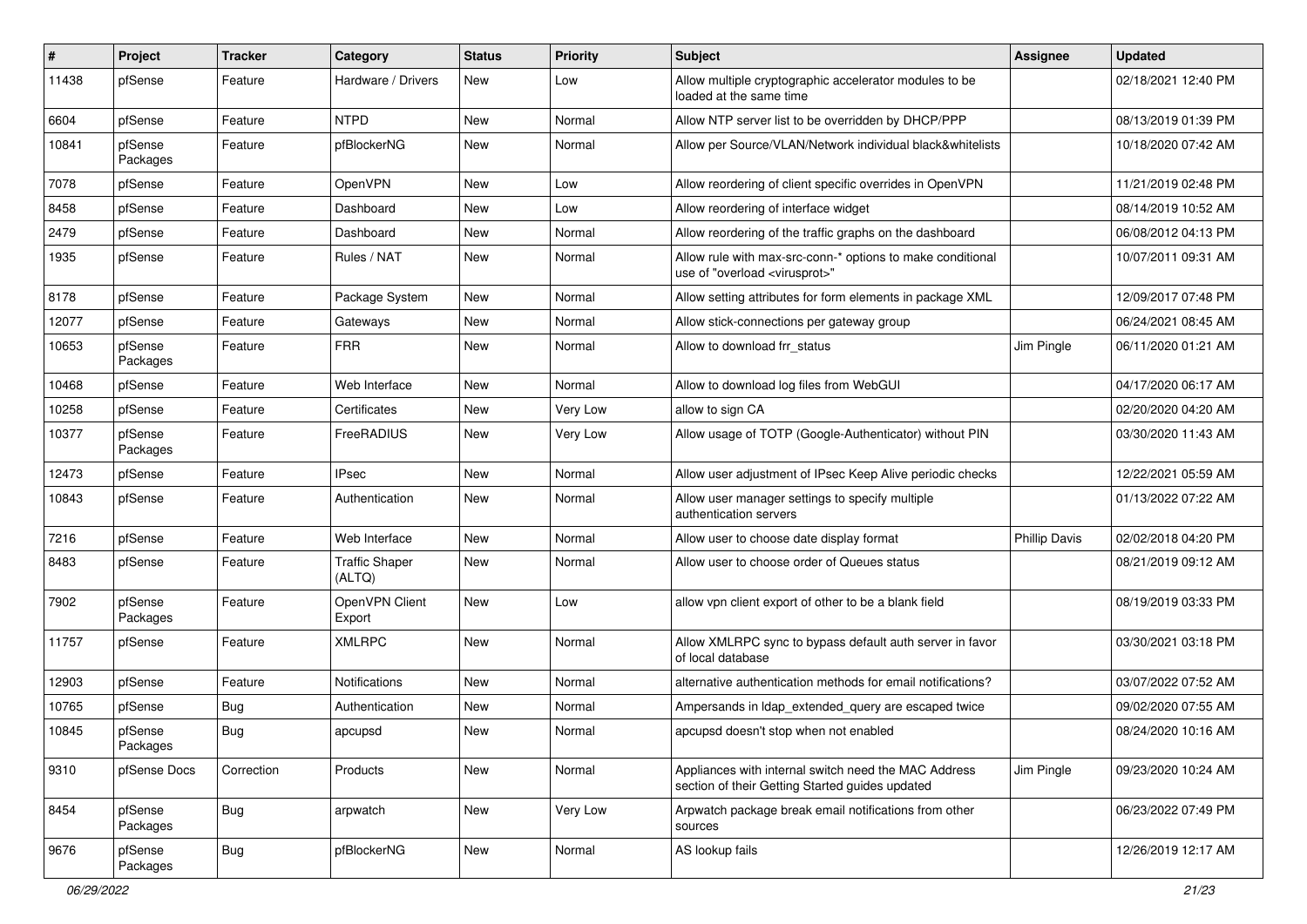| $\vert$ # | Project             | <b>Tracker</b> | Category                | <b>Status</b> | <b>Priority</b> | <b>Subject</b>                                                                              | Assignee | <b>Updated</b>      |
|-----------|---------------------|----------------|-------------------------|---------------|-----------------|---------------------------------------------------------------------------------------------|----------|---------------------|
| 12632     | pfSense             | Bug            | Gateways                | <b>New</b>    | High            | Assigning a /30 WAN IP address at the console does not<br>save the gateway correctly        |          | 06/28/2022 12:01 PM |
| 13289     | pfSense             | Bug            | Backup / Restore        | New           | Low             | Attempting to restore a 0 byte "config.xml" prints an error<br>that the file cannot be read |          | 06/28/2022 12:01 PM |
| 7757      | pfSense             | <b>Bug</b>     | Backup / Restore        | New           | Normal          | Auto Config Backup fails to upload unless Default Gateway<br>is up                          |          | 08/16/2019 12:47 PM |
| 12553     | pfSense             | Feature        | Backup / Restore        | New           | Normal          | Auto Config Backup: Allow selecting multiple backups for<br>deletion                        |          | 02/22/2022 04:27 AM |
| 11572     | pfSense<br>Packages | Bug            | pfBlockerNG             | New           | High            | Auto created firewall rules have IPv4 as protocol only - even<br>for IPv6 lists.            |          | 06/25/2022 10:59 AM |
| 7602      | pfSense             | Feature        | <b>Operating System</b> | <b>New</b>    | Normal          | Auto-Create bootable USB for recovery                                                       |          | 08/13/2019 09:50 AM |
| 7688      | pfSense             | Feature        | Backup / Restore        | New           | Low             | AutoConfigBackup - Info Icon - username only                                                |          | 10/22/2017 10:46 AM |
| 9775      | pfSense             | Feature        | Backup / Restore        | New           | Normal          | AutoConfigBackup - Rolling per day/hour cap on changes,<br>retention policy                 |          | 09/20/2019 09:19 AM |
| 4681      | pfSense             | Feature        | Backup / Restore        | New           | Normal          | AutoConfigBackup make a way to easily download a saved<br>backup                            |          | 08/16/2019 12:46 PM |
| 3053      | pfSense             | Feature        | Captive Portal          | <b>New</b>    | Normal          | Automatically add DHCP static addresses to CP<br>passthru-mac                               |          | 06/21/2013 11:54 AM |
| 2443      | pfSense             | Feature        | <b>PPP</b> Interfaces   | <b>New</b>    | Normal          | Automatically start 3G usb interfaces upon plugin                                           |          | 05/20/2012 05:37 PM |
| 11588     | pfSense             | Feature        | <b>WireGuard</b>        | New           | Low             | Automatically suggest next IP address in Wireguard<br>interface subnet when creating a peer |          | 12/22/2021 03:35 AM |
| 5735      | pfSense             | Feature        | Aliases / Tables        | New           | Very Low        | Automaticaly add DHCP leases to alias list or make it<br>readable in selected fields        |          | 08/21/2019 11:01 AM |
| 6390      | pfSense             | Todo           | Dashboard               | New           | Low             | Autoscale from Traffic Graph not correct size (big graphs)                                  |          | 05/23/2016 01:38 PM |
| 9495      | pfSense<br>Packages | <b>Bug</b>     | AWS VPC                 | New           | Normal          | AWS VPC VPN wizard produces incorrect config (SHA256<br>should be SHA1)                     |          | 08/19/2019 02:45 PM |
| 9497      | pfSense<br>Packages | Bug            | AWS VPC                 | New           | Normal          | AWS VPN Wizard: WebGUI times out.                                                           |          | 11/13/2019 10:07 AM |
| 10000     | pfSense             | Bug            | <b>Dynamic DNS</b>      | New           | Normal          | Azure Dynamic DNS A and AAAA Records for Apex Zone                                          |          | 03/31/2020 09:03 AM |
| 13187     | pfSense             | Documentation  | Upgrade                 | New           | Normal          | Azure Frequently asked questions                                                            |          | 05/20/2022 06:52 AM |
| 6608      | pfSense             | Feature        | Backup / Restore        | New           | Low             | backup and restore dhcp                                                                     |          | 07/13/2016 04:09 PM |
| 11110     | pfSense             | <b>Bug</b>     | Backup / Restore        | New           | Normal          | Backup file should be checked before restoring a specific<br>area                           |          | 12/05/2020 02:50 PM |
| 286       | pfSense             | Feature        | Backup / Restore        | New           | Normal          | Backup/restore users individually                                                           |          | 01/09/2021 03:48 PM |
| 12504     | pfSense             | Bug            | Interfaces              | New           | Normal          | BCM57412 NetXtreme-E 10Gb RDMA Ethernet controller<br>issue                                 |          | 11/05/2021 04:51 AM |
| 13256     | pfSense             | Feature        | DHCP (IPv4)             | New           | Normal          | Better handling of duplicate IPs in static DHCP assignments                                 |          | 06/11/2022 04:51 PM |